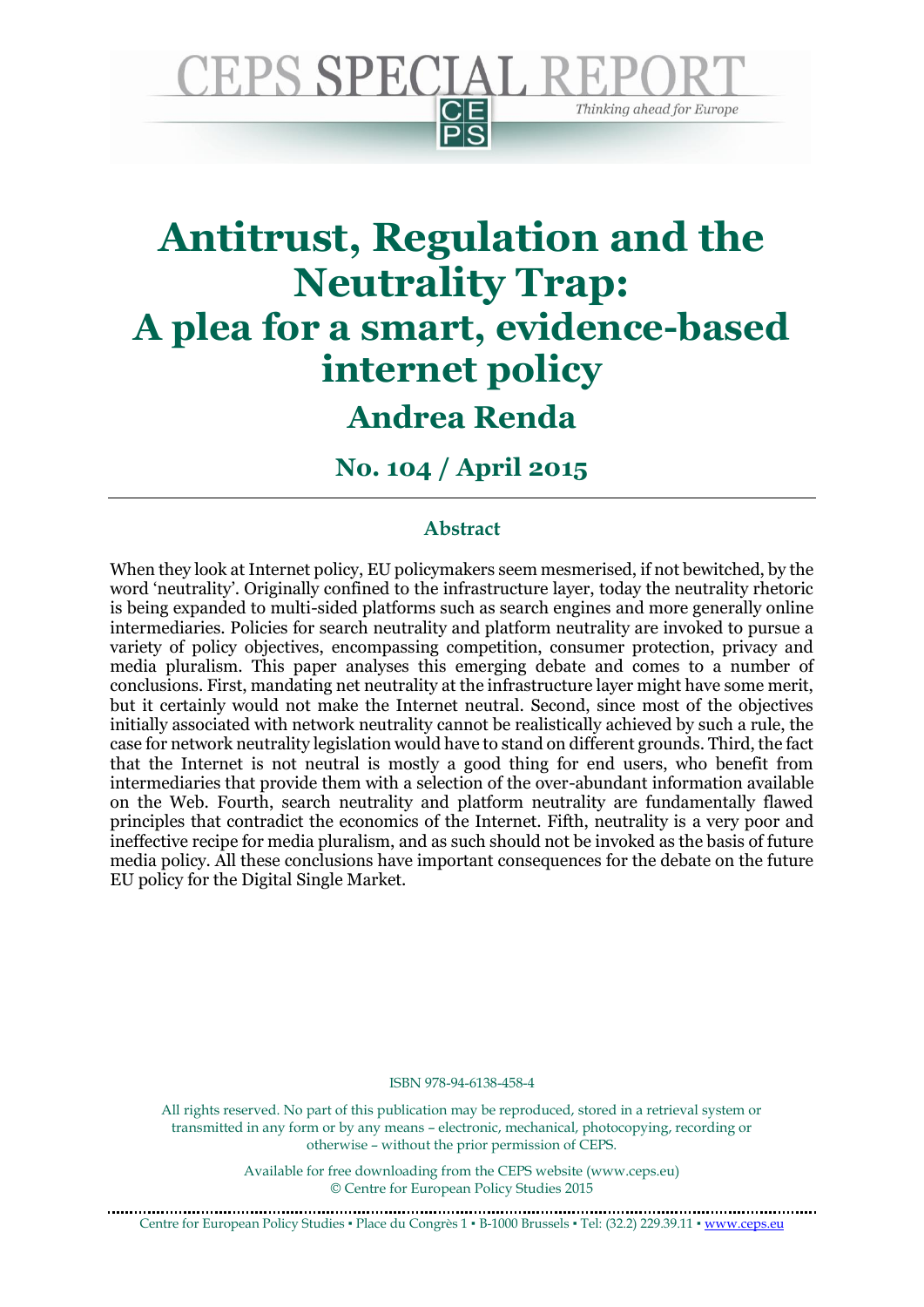# **TABLE OF CONTENTS**

| 1.                                                                                   |                                                                            |  |
|--------------------------------------------------------------------------------------|----------------------------------------------------------------------------|--|
| 2.                                                                                   |                                                                            |  |
| 2.1                                                                                  |                                                                            |  |
| 2.2                                                                                  | Competition and fair business practices: Is there a level playing field? 5 |  |
| 2.3                                                                                  |                                                                            |  |
| 2.4                                                                                  |                                                                            |  |
| 2.5                                                                                  |                                                                            |  |
| 2.6                                                                                  |                                                                            |  |
| 2.7                                                                                  | Summing up: What reasons remain valid for net neutrality regulation? 11    |  |
| Should we expand neutrality to higher layers of the Internet architecture?  13<br>3. |                                                                            |  |
| 3.1                                                                                  |                                                                            |  |
| 3.2                                                                                  | Platform neutrality and regulation: Where all contradictions explode 15    |  |
| 4.                                                                                   |                                                                            |  |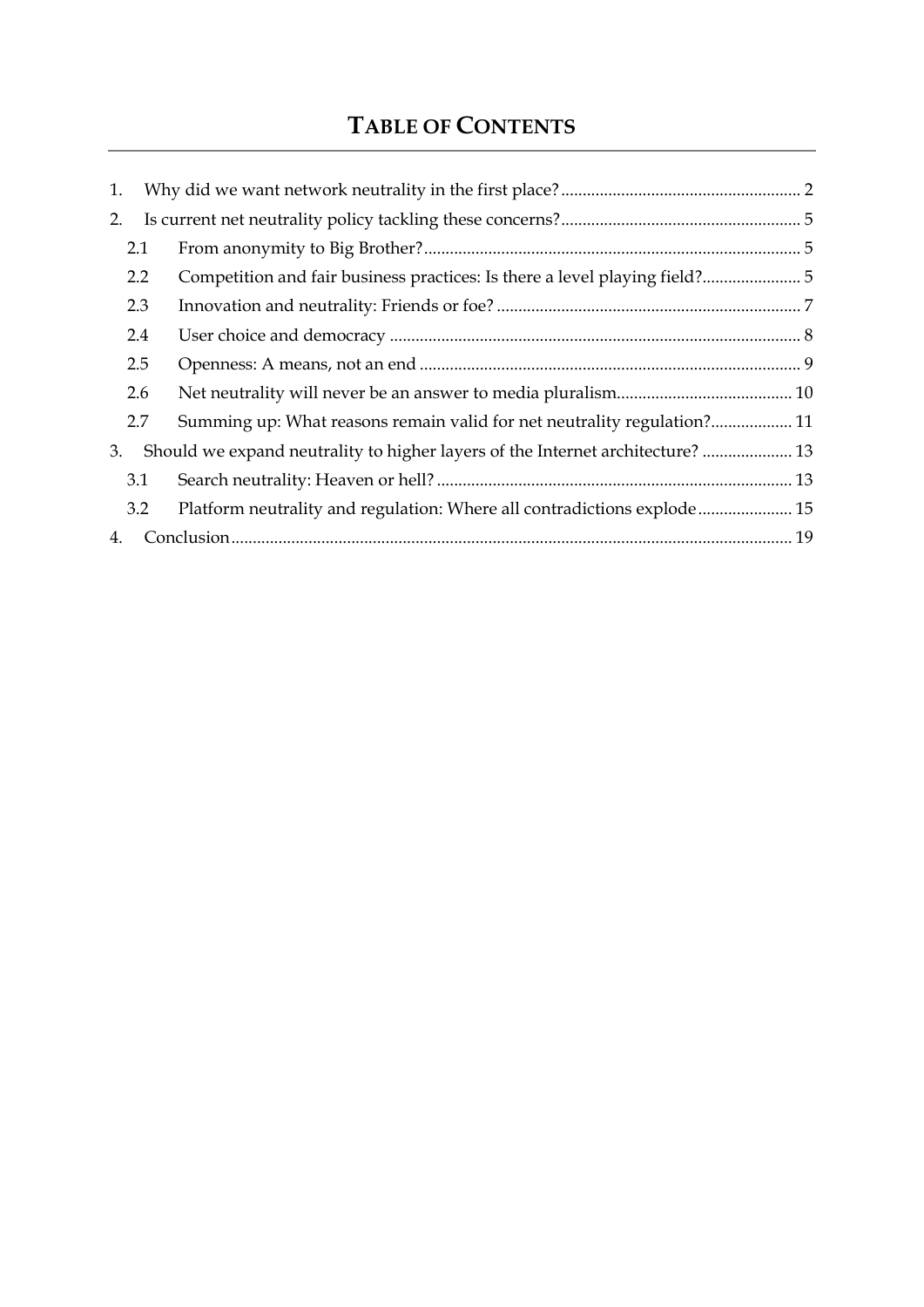# **Antitrust, Regulation and the Neutrality Trap:**

# **A plea for a smart, evidence-based internet policy**

# **Andrea Renda\***

# **CEPS Special Report No. 104 / April 2015**

# **Introduction**

 $\overline{a}$ 

Recently, EU policymakers seem to have become obsessed by the concept of 'neutrality' when discussing future digital policy. This is true not only for the well-known and long-lasting debate on 'network neutrality', which refers to the impossibility for an Internet Service Provider (ISP) to discriminate between the bits of traffic flowing on the portion of the network it manages.1 The past few months have seen the concept of neutrality spread like an oil spot, giving rise to neologisms such as 'search neutrality' (e.g. in the Google antitrust case), 'device neutrality' (as invoked by the European Parliament already in 2011), and lately 'platform neutrality' (as endorsed at the end of 2014 by French and German governments).2 In all this, EU politicians, and especially Members of the European Parliament, intuitively attach a positive meaning to the word: they would never dare to vote against it, as this would portray them as enemies of the public good, and in particular of end users. Not surprisingly, the Parliament's vote on the Connected Continent package in April 2014 pointed at a much stricter view of neutrality than the one originally proposed by the European Commission. Similarly, in the United States, net neutrality was publicly endorsed by Barack Obama in a message recorded at the end of 2014, in which the US President called on the Federal Communications Commission to strongly

<sup>\*</sup> Andrea Renda is Senior Fellow in the Regulatory Affairs research unit at CEPS.

<sup>&</sup>lt;sup>1</sup> See the first contribution in the literature by T. Wu (2003), "Network neutrality, broadband discrimination", *Journal on Telecommunications and High Technology Law*, Vol. 2, pp. 141–178. The first response to the net neutrality problem was given by C.S. Yoo (2004), "Would Mandating Broadband Network Neutrality Help or Hurt Competition?: A Comment on the End-to-End Debate", *Journal on Telecommunications and High Technology Law,* Vol. 3 and elaborated later in C.S. Yoo (2005), "Beyond Network Neutrality", *Harvard Journal on Telecommunications and High Technology,* Vol. 19 and C.S. Yoo (20018), "Network Neutrality, Consumers, and Innovation", University of Chicago Legal Forum. For an illustration of the network neutrality debate, see A. Renda (2008), "I own the pipes, you call the tune: The net neutrality debate and its (ir)relevance for Europe", CEPS Special Reports, CEPS, Brussels, and A. Renda (2011), "Neutrality and Diversity in the Internet Ecosystem", CEPS Special Report, CEPS, Brussels. See also, for a literature review and a progress report, Jan Krämer, Lukas Wiewiorra and Christof Weinhardt (2013), "Net neutrality: A progress report", *Telecommunications Policy*, Vol. 37(9), pp. 794-813.

<sup>2</sup> See the European Parliament's Resolution of 17 November 2011 on the open internet and net neutrality in Europe [\(www.europarl.europa.eu/sides/getDoc.do?pubRef=-//EP//TEXT+TA+P7-](http://(www.europarl.europa.eu/sides/getDoc.do?pubRef=-//EP//TEXT+TA+P7-TA-2011-0511+0+DOC+XML+V0//EN) [TA-2011-0511+0+DOC+XML+V0//EN\)](http://(www.europarl.europa.eu/sides/getDoc.do?pubRef=-//EP//TEXT+TA+P7-TA-2011-0511+0+DOC+XML+V0//EN). On platform neutrality, see the report published by the French national digital council [\(https://edri.org/french-digital-council-publishes-report-platform](https://edri.org/french-digital-council-publishes-report-platform-neutrality/)[neutrality/\)](https://edri.org/french-digital-council-publishes-report-platform-neutrality/). See also J.-H. Jeppesen, "French and German Ministers Should Not Confuse Platform Neutrality with Net Neutrality", ([https://cdt.org/blog/french-and-german-ministers-should-not](https://cdt.org/blog/french-and-german-ministers-should-not-confuse-platform-neutrality-with-net-neutrality/)[confuse-platform-neutrality-with-net-neutrality/\)](https://cdt.org/blog/french-and-german-ministers-should-not-confuse-platform-neutrality-with-net-neutrality/).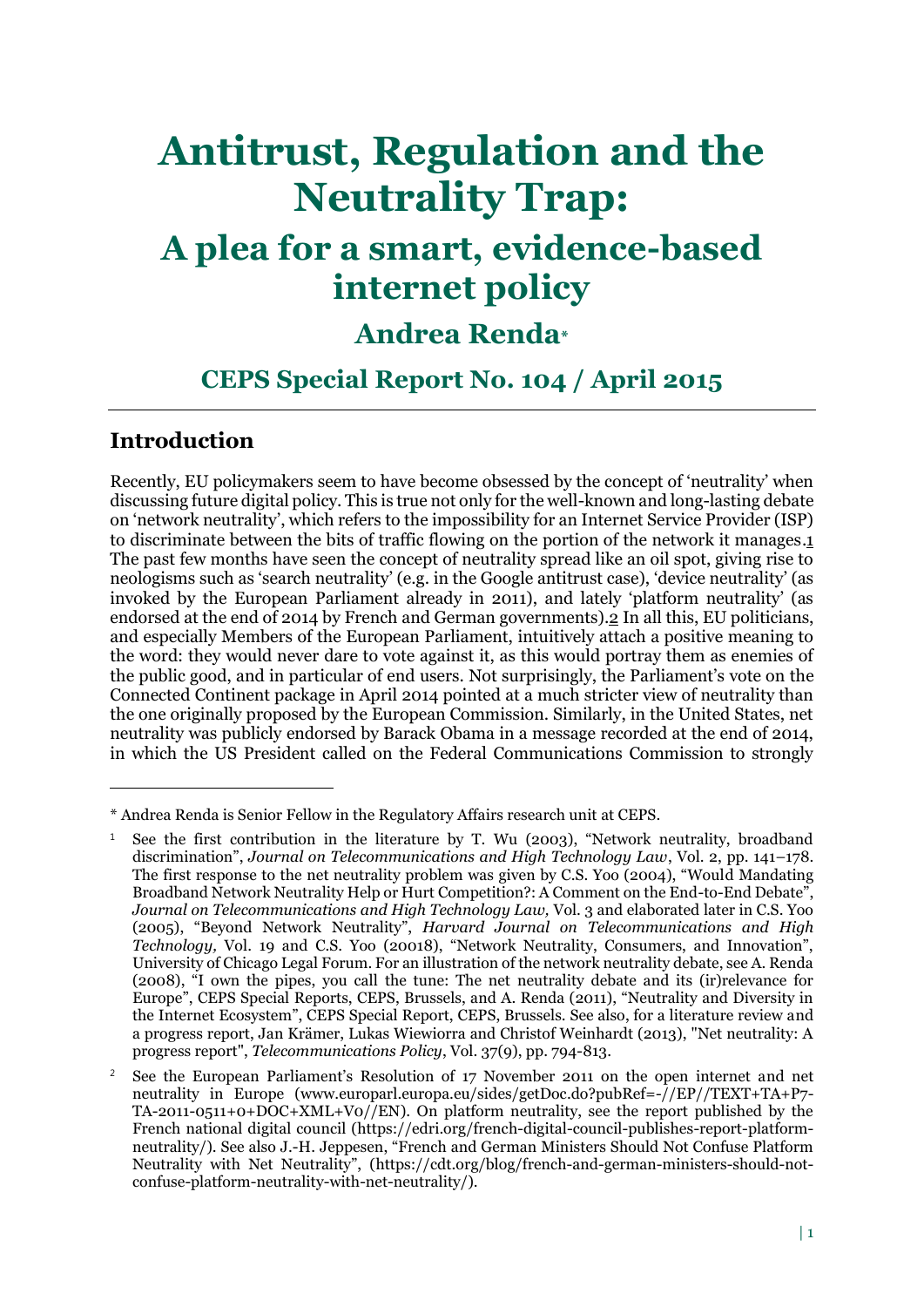endorse net neutrality in its revision of the 2010 Open Internet Order. The FCC, formally an independent agency, eventually followed the *desiderata* of the President by casting a vote in favour of network neutrality on 26 February 2015. The unprecedented feature of that vote was that net neutrality was presented, more than a mere regulatory issue, as a fundamental right of the end users, thus calling for protection at a higher, constitutional level.<sup>3</sup>

All in all, reality suggests that no politician feels comfortable when standing against the 'neutrality' totem. And indeed, there are many reasons to believe that neutrality is, in many circumstances, a useful attribute for the Internet: but it amounts to a means, not an end in itself. At the same time, a closer look raises doubts as to whether neutrality, applied to the Internet ecosystem, is always the best choice for end users or for society as a whole. Moreover, the current state of the EU debate on Internet policy reveals that, in many domains, EU proposals are at once sanctifying neutrality as the Holy Grail of the Internet, at the same time sneakily proposing rules that fundamentally contradict the neutrality principle. This is leading to the birth of an array of new monsters, including rules that seek to achieve net neutrality through 24/7 patrolling of the Internet;<sup>4</sup> rules on platform liability coupled with search neutrality obligations; legislation pursuing media pluralism and access to content through neutrality obligations; and policy that pursues neutrality at the same time that it seeks to segment the Internet through the imposition of cloud localisation requirements.5 In this brief paper, I argue that these rules are fundamentally flawed and critically detrimental to end users and to the Internet ecosystem as a whole.

#### <span id="page-3-0"></span>**1. Why did we want network neutrality in the first place?**

The word neutrality has been given many different definitions and interpretations over the past decade. Interestingly, if not worryingly, it was used as a synonym of very disparate terms. More specifically, in the net neutrality debate the following angles have been taken by commentators and advocates.

 *Anonymity.* When the network neutrality debate was in its infancy, in the early 1990s, neutrality was considered as a key safeguard to preserve a user's anonymity and freedom to upload and download any content without being inspected or prosecuted. This attribute was closely related to the end-to-end design of the network, which entailed that the intelligence would be exclusively located at the edges of the Internet (i.e. with end users), and not at the core.<sup>6</sup> Early legislation, such as, inter alia, the 1998 Digital Millennium Copyright Act in the United States and the 2000 E-Commerce Directive in the EU, reflected

<sup>6</sup> On the role of anonymity in net neutrality in the debate animated by David D. Clark, one of the original creators of the end-to-end protocol on the Internet, see in particular D.D. Clark and M.S. Blumenthal (2007), "The End-to-End Argument and Application Design: The Role of Trust" [\(http://groups.csail.mit.edu/ana/People/DDC/E2E-07-Prepub-6.pdf\)](http://groups.csail.mit.edu/ana/People/DDC/E2E-07-Prepub-6.pdf).



<sup>3</sup> See<http://www.fcc.gov/document/fcc-adopts-strong-sustainable-rules-protect-open-internet>

<sup>4</sup> See A. Renda (2013), "Net Neutrality and Mandatory Network-Sharing: How to disconnect the continent", CEPS Policy Brief No. 309, CEPS, Brussels, 18 December (on the "Stockholm syndrome").

<sup>5</sup> The debate on cloud localisation requirements emerged after the Snowden revelations and gave rise initially to commercial offers to store data within the EU (or a given member state). The debate on the US-EU safe harbour framework is leading to proposed legislation to force the localisation of EU citizens' data within the territory of the EU or any other jurisdiction with adequate data protection legislation. See A. Renda (2015), "Cloud privacy law in the United States and in the European Union", forthcoming in Regulating the Cloud: Policy for Computing Infrastructure, Christopher S. Yoo and Jean-François Blanchette (eds), Cambridge, MA: MIT Press.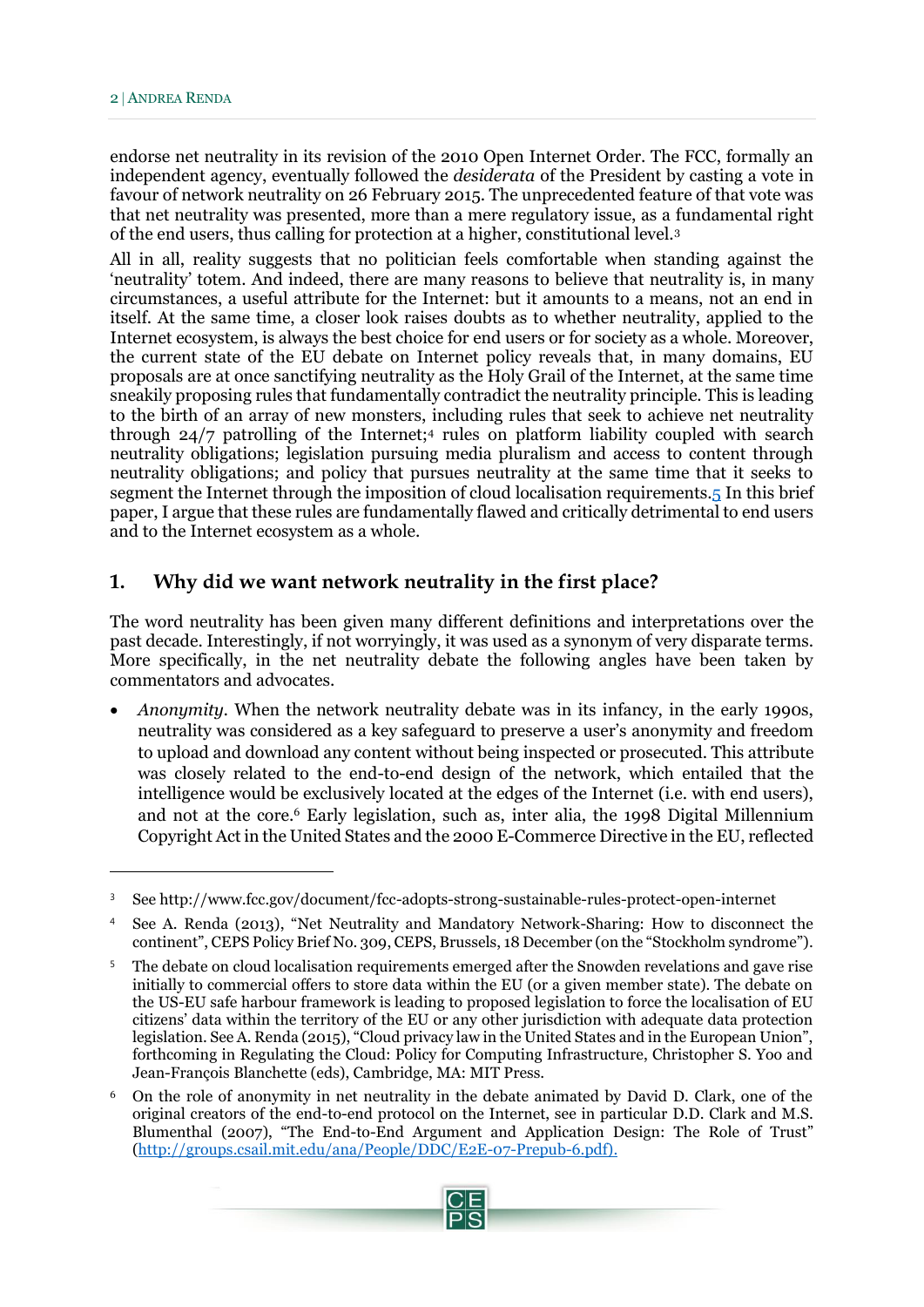this original design: ISPs (Internet service providers) were considered as '*mere conduits'*, and thus could not be held liable for the conduct of their subscribers. They could not (and were in any case not supposed to) monitor user behaviour and inspect traffic, just as governments, too, could not monitor and inspect traffic.

- *Competition and fair business practices.* Since the mid-2000s, and in particular after the 2005 *Madison River* case in the US, net neutrality was framed as a problem of competition between telcos and over-the-top (OTT) players.<sup>7</sup> The concern raised by the 'neutralists' was that vertically integrated ISPs had a strong incentive to block OTT applications such as VoIP (Voice over Internet Protocol), which could potentially erode their revenues. Even without blocking them altogether, according to this view, ISPs may have an incentive to intentionally degrade the quality of OTT applications, in a way that could tilt the competitive balance in favour of the ISP's own products. This would amount to a form of non-price discrimination, or a refusal to deal in more orthodox antitrust terms. More recently, the debate on anticompetitive behaviour by ISPs has extended to so-called 'fair business practices' in vertical value chains: these are most often related to the fact that, absent mandatory net neutrality legislation, ISPs could intentionally degrade the quality of the most QoS-dependent applications, to induce them to accept to pay a minimum QoS (quality of service) fee. Even Tim Berners Lee, one of the founders of the Web, recently observed that, absent neutrality legislation, innovative app providers might be forced to "bribe their ISPs to start a new service".<sup>8</sup>
- *Innovation*. Part of the debate on net neutrality focused on its impact on innovation. This entails the so-called 'next Google' or 'next Facebook' argument, according to which, since the neutral design of the Internet has made it possible for very small start-up companies to enter the marketplace and become huge players, modifying this feature would jeopardise the stunning level of innovation observed so far, raising barriers to entry in the market and transforming the Internet into a ring-fenced property of the ISPs. In addition, should the Internet evolve into a two-speed or multi-speed environment, with some applications enjoying better QoS than others thanks to the payment of an ad-hoc fee, new entrants with limited financial resources would be doomed to occupy the 'dirt track' of the Internet, and this would inevitably prevent them from showing what they're great at.
- *User choice*. Quite often the debate on net neutrality focuses on the need to ensure that end users have access to all the content and applications they want, anywhere and from any device. Blocking or throttling applications would, of course, reduce the amount of information that users can have access to, at any time. Accordingly, legislation that allows the creation of specialised services or 'toll lanes' over the Internet, and even zero-rating offers that tie the use of a device to access to a restricted number of intermediated services would be contrary to the fundamental principles of user choice and empowerment.<sup>9</sup>

<sup>9</sup> Over the past few years, zero-rating has spread in many OECD countries. Regulators in Chile, the Netherlands, Slovenia and Canada explicitly prohibited zero-rating, while regulators in Germany, Austria and Norway publicly stated that zero-rating violates network neutrality. A scholar who has



<sup>7</sup> See Renda (2011), "Neutrality and Diversity"*,* op. cit.

<sup>8</sup> See Brian Fung (2014), "World Wide Web inventor slams Internet fast lanes: 'It's bribery'", *Washington Post*, 19 September [\(http://www.washingtonpost.com/blogs/the](http://www.washingtonpost.com/blogs/the-switch/wp/2014/09/19/world-wide-web-inventor-lashes-out-at-internet-fast-lanes-its-bribery)[switch/wp/2014/09/19/world-wide-web-inventor-lashes-out-at-internet-fast-lanes-its-bribery\)](http://www.washingtonpost.com/blogs/the-switch/wp/2014/09/19/world-wide-web-inventor-lashes-out-at-internet-fast-lanes-its-bribery).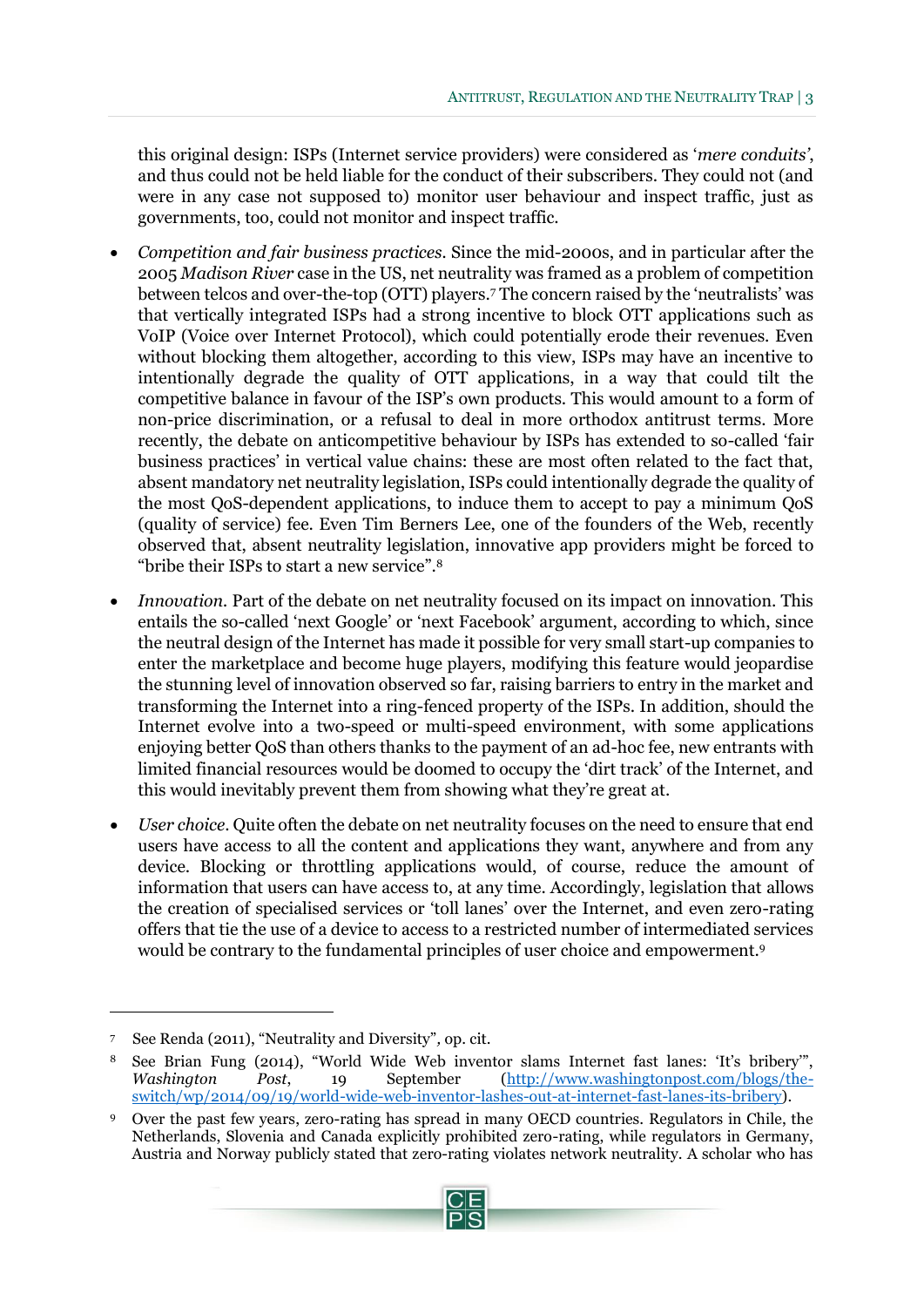#### 4 ANDREA RENDA

- *Openness.* In presenting the 2013 Connected Continent proposal, the European Commission referred to network neutrality as "what keeps the Internet open". As explained by the U.S. FCC in reviewing its Open Internet Order in February 2015, "an Open Internet means consumers can go where they want, when they want".<sup>10</sup> In more practical terms, at the infrastructure level, this means that ISPs should not be allowed to block access to legal content, applications, services or non-harmful devices (*no blocking*); to impair or degrade lawful Internet traffic on the basis of content, applications, services, or non-harmful devices (*no throttling*); and/or to favour some lawful Internet traffic over other lawful traffic in exchange for consideration of any kind (*no paid prioritisation*). More generally, the FCC established as a more general rule that broadband providers shall not unreasonably interfere with or disadvantage consumers' access to the Internet.
- *Media pluralism and freedom of expression*. In the past few years, net neutrality has also been prominently described as tightly related to media pluralism.<sup>11</sup> For example, in its contribution to the NET Mundial Conference, the European Broadcasting Union stated: "it supports a strong regulatory framework for net neutrality, reflecting the fact that the openness and non-discriminatory features of the Internet are key drivers for innovation, economic efficiency and safeguarding media freedom and pluralism."<sup>12</sup> The relationship between neutrality and pluralism stems from the simple observation that if ISPs block, throttle or in any way discriminate against traffic, they might filter out unwanted media outlets or intentionally degrade non-affiliated sources of information. An ad-hoc EU High Level Group on Media Pluralism and Freedom of Expression published a report in January 2013, recommending that "channels or mechanisms through which media are delivered to the end user should be entirely neutral in their handling of this content. In the case of digital networks, Net Neutrality and the end‐to‐end principle should be enshrined within EU law" $13$

been quite active in arguing against zero-rating offers is Barbara van Schewick of Stanford Law School. She has recently proposed that the new FCC rules should explicitly ban two types of zerorating: 1) zero-rating in exchange for edge-provider payment and 2) zero-rating of selected applications within a class of similar applications without charging edge providers. See B. van Schewick (2015), "Analysis of Proposed Network Neutrality Rules", 18 February [\(http://cyberlaw.stanford.edu/downloads/](http://cyberlaw.stanford.edu/downloads/%20vanSchewick2015AnalysisofProposedNetworkNeutralityRules.pdf) 

[vanSchewick2015AnalysisofProposedNetworkNeutralityRules.pdf\)](http://cyberlaw.stanford.edu/downloads/%20vanSchewick2015AnalysisofProposedNetworkNeutralityRules.pdf). See also Antonios Drossos (2015), "Guest blog: The real threat to the open Internet is zero-rated content", World Wide Web Foundation, 17 February [\(http://webfoundation.org/2015/02/guest-blog-the-real-threat-to-the](http://webfoundation.org/2015/02/guest-blog-the-real-threat-to-the-open-internet-is-zero-rated-content-continued/)[open-internet-is-zero-rated-content-continued/\)](http://webfoundation.org/2015/02/guest-blog-the-real-threat-to-the-open-internet-is-zero-rated-content-continued/).

<sup>10</sup> [http://www.fcc.gov/openinternet.](http://www.fcc.gov/openinternet)

<sup>11</sup> See L. Belli and P. De Filippi (2013), "The value of Network Neutrality for the Internet of Tomorrow: Report of the Dynamic Coalition on Network Neutrality"; and also L. Belli and M. Van Bergen, (2013). "Protecting Human Rights through Network Neutrality: Furthering Internet Users' Interest, Modernising Human Rights and Safeguarding the Open Internet". Steering Committee on Media and Information Society. And on free speech, see also [www.aclu.org/net-neutrality](http://www.aclu.org/net-neutrality) and [www.savetheinternet.com/net-neutrality-what-you-need-know-now](http://www.savetheinternet.com/net-neutrality-what-you-need-know-now)

<sup>12</sup> See EBU's position relating to the Commission proposal for a regulation laying down measures concerning the European Single Market for Electronic Communications and to achieve a Connected Continent, 22 November 2013.

<sup>13</sup> [http://ec.europa.eu/digital-agenda/sites/digital-agenda/files/HLG%20Final%20Report.pdf.](http://ec.europa.eu/digital-agenda/sites/digital-agenda/files/HLG%20Final%20Report.pdf)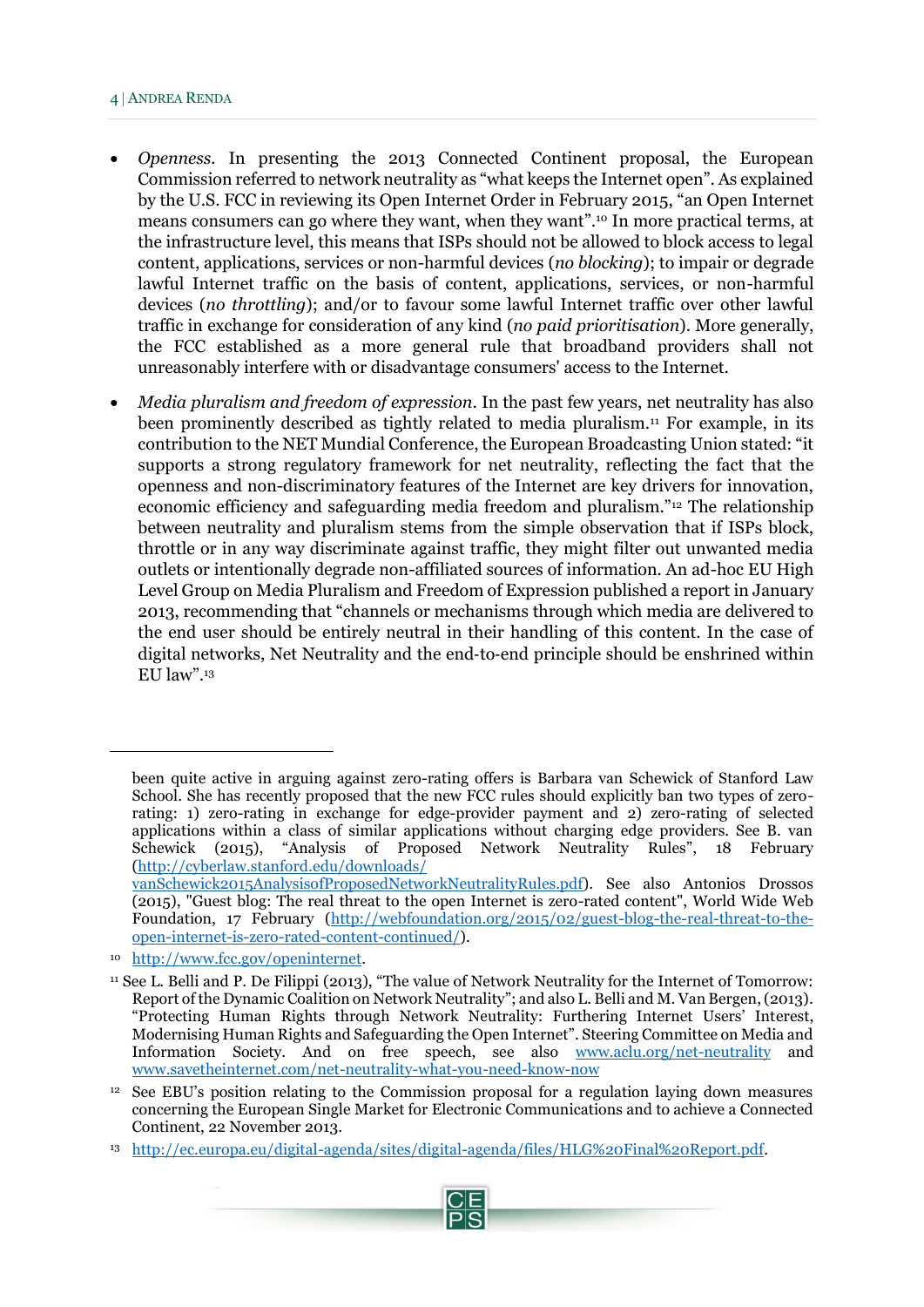## <span id="page-6-0"></span>**2. Is current net neutrality policy tackling these concerns?**

This section looks at the policy objectives pursued by net neutrality, as described in section 1 above, and assesses if current approaches have been, or are likely to prove, effective in addressing the related concerns.

## <span id="page-6-1"></span>**2.1 From anonymity to Big Brother?**

Concerning anonymity, it is clear that the current debate on Internet policy does not look at the right to surf anonymously as a policy goal per se, with some isolated exceptions.<sup>14</sup> This is due to a number of concurring reasons. First, the need to ensure copyright enforcement and protection on the Internet has led to a gradual relaxation of the 'mere conduit' principle that entailed the lack of ISP liability for the infringing behaviour of their subscribers. Measures such as the French HADOPI 'three-strikes law' and numerous other laws introducing a graduated response to copyright infringement effectively considered ISPs as cyber-police.<sup>15</sup> Second, security reasons have led to the explosion of mass surveillance activities on the Internet, undertaken both by public authorities alone, and in cooperation with private Internet intermediaries such as ISPs. The last generation of network and information security legislation, such as the recent Executive Order on Cybersecurity adopted by the White House in April 2015, critically targets intermediaries as potential facilitators of unlawful activities and encourages them to share all relevant information about potential threats to the resilience of the national critical information infrastructure.<sup>16</sup> Third, the explosion of an array of new applications and the Internet of Things requires extensive packet detection and traffic management in order to ensure communications at various levels of quality and latency.<sup>17</sup> Against this background, the EU debate has rapidly moved towards protecting net neutrality through pervasive monitoring of quality of service, as already foreseen (although implicitly) in the 2009 Universal Service Directive, which introduced the possibility for national regulators to intervene and impose a minimum quality of service, should ISPs not intentionally throttle certain traffic. The latest official version of the draft Connected Continent package, currently under trilogue between the European Commission, the European Parliament and the Council, *de jure* forces regulators to monitor the Internet on a 24/7 basis, in all portions of their territory, to find out if a given bit of traffic is being discriminated against. Against this background, ensuring the neutrality of the network no longer means pursuing user anonymity; rather, it is based on Big Brother-like patrolling of the Internet, to ensure that nondiscriminatory behaviour is detected and sanctioned.<sup>18</sup>

## <span id="page-6-2"></span>**2.2 Competition and fair business practices: Is there a level playing field?**

While original concerns on the anticompetitive effects of traffic management practices focused on the ISPs' potential to abuse their market power (i.e. Section 2 of the US Sherman Act and Art. 102 TFEU in Europe), today the issue is often reversed. As a matter of fact, while it is true

 $\ddot{\phantom{a}}$ 

<sup>18</sup> See A. Renda (2013), ""Net Neutrality and Mandatory Network-Sharing: How to disconnect the continent", CEPS Policy Brief No. 309, CEPS, Brussels, 18 December (on the "Stockholm syndrome").



<sup>14</sup> See e.g*.* [www.torproject.org/.](http://www.torproject.org/)

<sup>15</sup> See A. Renda (2011), *Law and Economics in the RIA World*, Amsterdam: Intersentia, section 5.8.

<sup>16</sup> See Executive Order -- Promoting Private Sector Cybersecurity Information Sharing [\(www.whitehouse.gov/the-press-office/2015/02/13/executive-order-promoting-private-sector](http://(www.whitehouse.gov/the-press-office/2015/02/13/executive-order-promoting-private-sector-cybersecurity-information-shari)[cybersecurity-information-shari\)](http://(www.whitehouse.gov/the-press-office/2015/02/13/executive-order-promoting-private-sector-cybersecurity-information-shari).

<sup>17</sup> See the declarations by Nokia's CEO [\(www.cnet.com/news/nokia-knocks-net-neutrality-self](http://(www.cnet.com/news/nokia-knocks-net-neutrality-self-driving-cars-wont-get-the-service-you-need/)[driving-cars-wont-get-the-service-you-need/\)](http://(www.cnet.com/news/nokia-knocks-net-neutrality-self-driving-cars-wont-get-the-service-you-need/).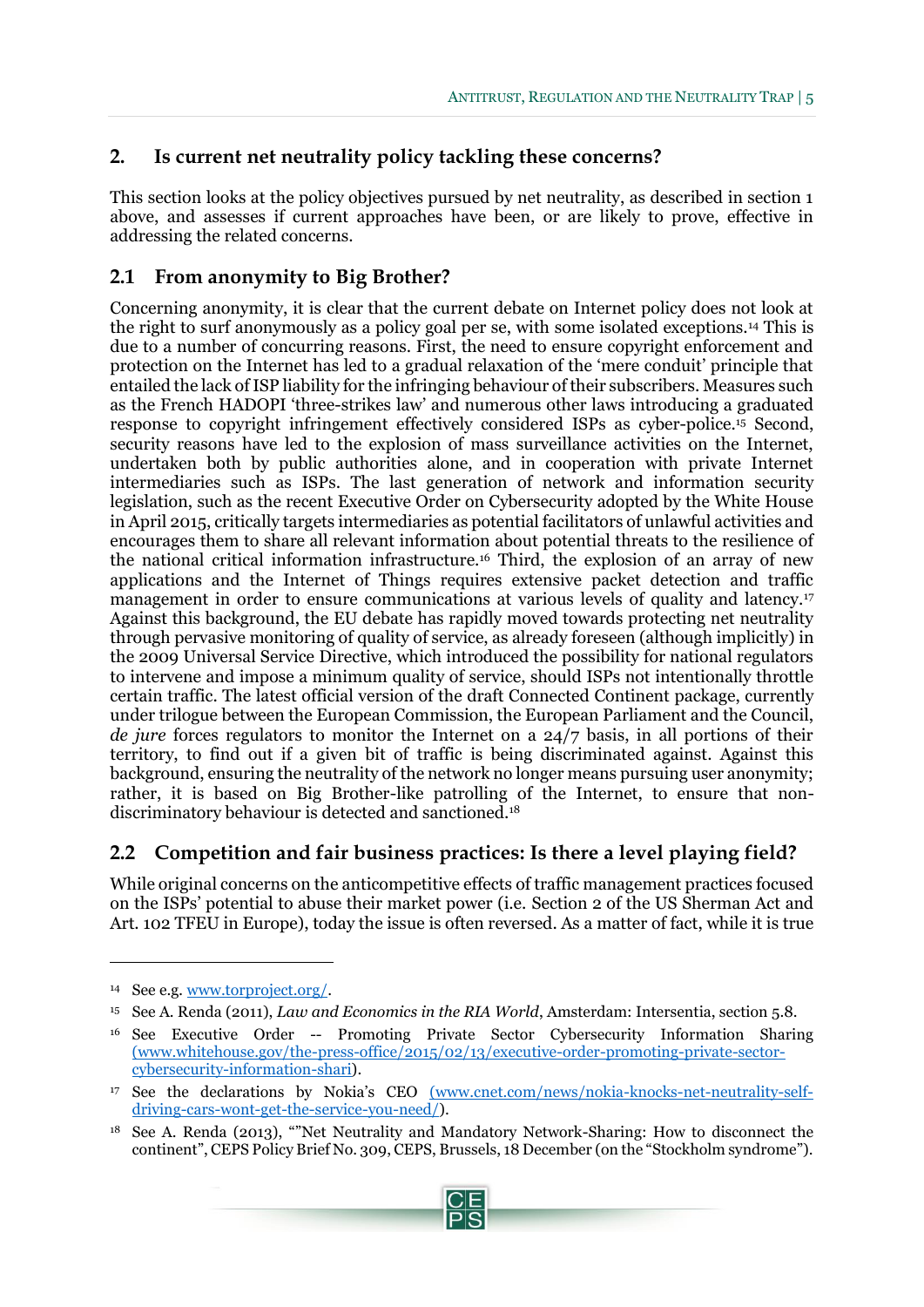that dominant ISPs could potentially engage in anticompetitive conduct, such as discrimination or refusal to deal, resulting in instances of blocking, or granting different treatment to equivalent transactions (throttling, paid prioritisation), EU policymakers are gradually discovering that market power is distributed across all layers of the value chain, and thus that potentially a large IT giant could exploit superior bargaining strength vis-à-vis ISPs. In Europe, this is leading to rather counter-intuitive situations in which mobile operators are considered dominant by telecom regulators and, at the same time, victims of predatory behaviour on the part of large IT firms.<sup>19</sup> All this is inconsistent with antitrust law and economics, as dominance must be assessed in light of existing constraints exerted not only from rivals, but also from upstream and downstream players.<sup>20</sup> A market player cannot be defined as dominant by one authority, and as dominated by another.

Competition between an ISP and an OTT service can also be imbalanced if the former bears costs that the latter does not face, such as network maintenance and upgrade costs. Just as network maintenance and upgrade are normally included in access charges determined by regulators for new entrant e-communications operators that rely on the incumbent's infrastructure under the EU Access Directive, there is no economic reason why the same cost would not have to be charged to those operators that provide a similar service thanks to the existence of a pre-existing telecoms infrastructure. Furthermore, if an OTT service ends up representing half of the IP traffic carried by a single ISP, the issue becomes critical: while it is true that the OTT service creates positive externalities and increases traffic for the ISP, not being able to monetise this additional traffic can be disastrous for the infrastructure operator. This is the issue that led the DC Circuit Court of Appeals to decide against the 2010 Open Internet Order in *Verizon v. Netflix* in January 2014. Furthermore, the relationship between net neutrality and competition ultimately rests in the principle of non-discrimination. To the extent that an ISP does not discriminate between types of traffic, i.e. applications that ideally fall into the same relevant market (including, where appropriate, the ISP's own vertically integrated service), there is no reason to believe that charging for minimum service quality would be of any relevance to antitrust law, let alone economic regulation.

Moreover, despite the absence of ad-hoc neutrality legislation, OTTs have been gaining market share everywhere in Europe: players such as Skype and Whatsapp (now adding voice calls to its successful messaging service) have eroded the margins of ISPs without having to pay for the use of the bandwidth. While this is certainly a short-term benefit for the end users, one wonders whether ISPs will find it useful to continue investing in an infrastructure that will increase profit opportunities for other companies. As a result, end users might suffer in the long term due to lack of sufficient incentives to invest in new infrastructure. Against this background, the concerns about securing a level playing field that were raised after 2005 have led to a situation in which the pendulum has swung to the other extreme, with possible consequences in terms of infrastructure investment.

In summary, net neutrality seems neither a sufficient, nor an essential remedy for the perceived lack of a level playing field between telcos and OTTs. The European Commission's current attempt to help national regulators in considering, where appropriate, OTT players in defining relevant markets is a more meaningful approach to inter-layer competition than a

<sup>20</sup> See Court of Justice of the European Union in *Hoffman-La Roche*, defining dominance as the power to "behave to an appreciable extent independently of competitors, customers and … consumers"; C-85/76 - Hoffmann-La Roche v Commission, 1978.



<sup>19</sup> See inter alia [http://bgr.com/2014/12/12/apple-iphone-antitrust-investigation/,](http://bgr.com/2014/12/12/apple-iphone-antitrust-investigation/) http://www.androidauthority.com/apple-iphone-carrier-deals-europe-examination-antitrust-<br>abuse-176512/, and http://www.zdnet.com/article/apple-under-european-investigationand [http://www.zdnet.com/article/apple-under-european-investigation-over](http://www.zdnet.com/article/apple-under-european-investigation-over-iphone-ipad-sales-tactics-and-4g-restrictions/)[iphone-ipad-sales-tactics-and-4g-restrictions/.](http://www.zdnet.com/article/apple-under-european-investigation-over-iphone-ipad-sales-tactics-and-4g-restrictions/)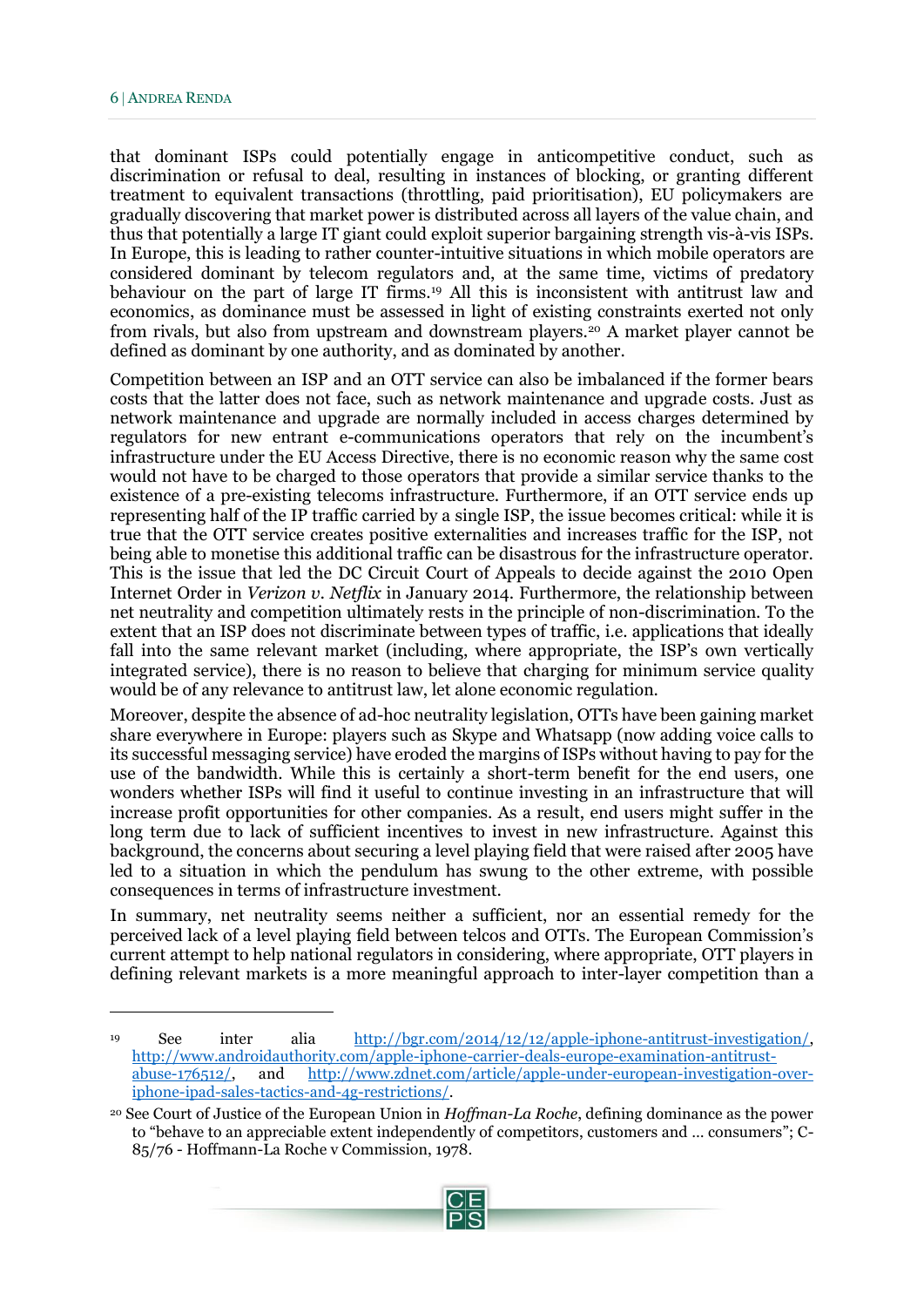remedy that tilts the balance in favour of OTTs. Depending on market circumstances, market power might be found upstream or downstream, thus in the hands of OTTs or telcos. But the relevance of this debate is now weakened, at least in the US, since the FCC is placing emphasis on the 'public utility' nature of Internet access, and is thus imposing neutrality obligations on all carriers regardless of their monopoly power: this realises a quantum leap from net neutrality, from regulatory issue to constitutional right.

#### <span id="page-8-0"></span>**2.3 Innovation and neutrality: Friends or foe?**

 $\overline{a}$ 

The fact that neutrality is essential for innovation is a recurring *mantra*, especially in Brussels. However, reality seems to be far more *nuanced* compared to the fictitious, partisan statements we hear on net neutrality every day. We attempt to explain in plain words below why this is the case, although the issue is rather complex in and of itself.

To be sure, the original design of the Internet has made it possible for companies like Google and Facebook to emerge and quickly become Internet giants (too big, according to some EU policymakers). At the same time, the gradual 'platformisation' of the Internet has gradually shifted the most turbulent and creative areas of the Web into higher layers. The original, layered architecture of the Internet is now being replaced by a patchwork of multi-sided platforms operating with different business models and with differing levels of openness.<sup>21</sup> Platforms such as Apple's iOS, Google Android, Amazon Web Services and Microsoft Windows/Azure are lowering barriers to entry for smaller players wishing to enter the Internet ecosystem.<sup>22</sup> At the same time, importantly, such platforms are being commoditised by applications that are platform-independent: in most cases, this occurs when apps are downloadable for free on any platform, and then manage their customer bill and data directly from the cloud. This is the case of very successful apps such as Uber, Spotify and many others. This blossoming richness and diversity at the app layer is one of the key drivers of innovation in the current Internet ecosystem. Entry possibilities are simply shifting to higher layers, or downstream in this complex supply chain.<sup>23</sup>

Other issues must be crucially taken into account. Importantly, certain innovative services cannot emerge without minimum quality of service: think about Netflix, but also e-Health, IoT applications, innovative payment systems and many others, which definitely cannot work if they are not aided by some guarantee of service quality and latency. Similarly, the lack of

<sup>23</sup> A deeper reflection reveals that this has always been the case in the history of the Internet revolution, and more generally in the history of information technology. In complex systems with multi-layered value chains, strong indirect network effects and a modular design, certain modules become pivotal as they chiefly affect end users' preferences. This was initially the case of so-called 'de-facto industry standards', such as the IBM processors, and later Microsoft Windows; more recently they have taken the form of multi-sided platforms, such as Google's home page and Facebook's social network page. In the future, they are likely to become more centred on the Internet of Things and content delivery: players such as Spotify and Netflix are already eroding the leadership of the GAFA (shorthand for American tech giants Google, Apple, Facebook and Amazon), triggering reactions such as Google's YouTube restructuring and Apple's new music streaming service. In all this, the tendency of innovation over the Internet is quite consistent over time: large-scale innovation moves network effects and leading platforms at higher layers of the Internet ecosystem, at the same time commoditising lower layers.



<sup>21</sup> K.C. Claffy and David D. Clark (2013), "Platform Models for Sustainable Internet Regulation", TPRC 41: The 41st Research Conference on Communication, Information and Internet Policy, 15 August [\(http://dx.doi.org/10.2139/ssrn.2242600\)](http://dx.doi.org/10.2139/ssrn.2242600).

<sup>22</sup> See Manuel Palacin, Miquel Oliver, Jorge Infante, Simon Oechsner and Alex Bikfalvi (2013), "The Impact of Content Delivery Networks on the Internet Ecosystem", *Journal of Information Policy*, Vol. 3, pp. 304-330.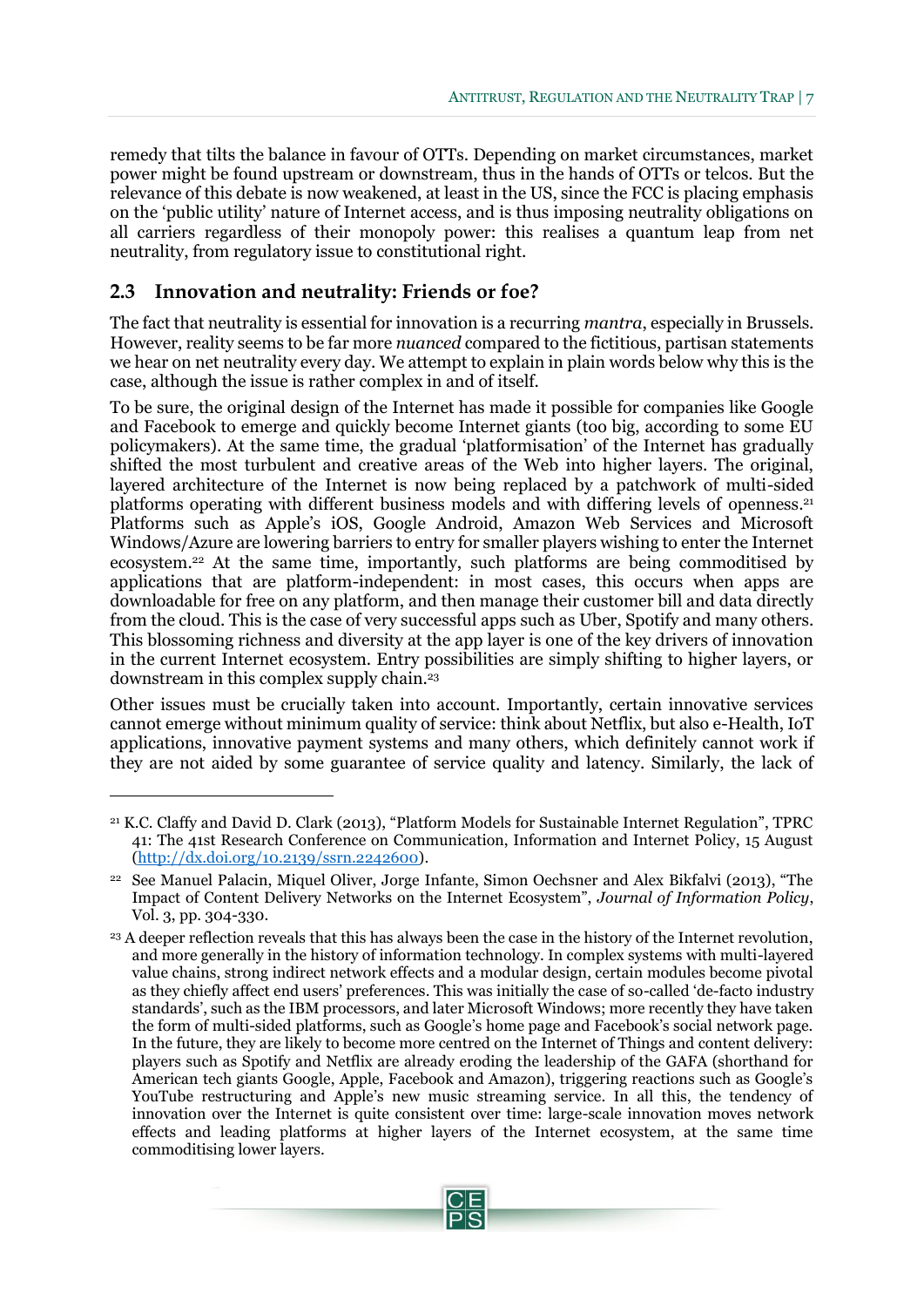incentives to invest in new infrastructure can also jeopardise the emergence of innovative services, which critically depend on the availability of sufficient bandwidth. Furthermore, new technologies such as 5G mobile broadband systems will adopt a multi-tier architecture consisting of macrocells, different types of licensed small cells, relays, and device-to-device networks to serve users with different quality-of-service. Since this clearly entails traffic management and prioritisation, it is not clear if pro-neutrality legislation would lead to a major drawback in the rollout and uptake of 5G networks.<sup>24</sup>

Finally, net neutrality legislation at the infrastructure layer can, under certain circumstances, divert investment incentives towards the creation of private networks for the provision of enhanced quality services: this might lead to acceleration in the fragmentation of the Internet, and an even speedier loss of neutrality. A good example is the creation of large Content Delivery Networks that interconnect with the public Internet very close to the end users, such as those owned by Netflix and Akamai. I return to this point below.

In summary, innovation can emerge both under neutrality and diversity: the more the Web grows, the more applications diverge in terms of required latency and capacity; the more user attention becomes scarce, the more some degree of traffic optimisation will be needed to protect the end user experience.

#### <span id="page-9-0"></span>**2.4 User choice and democracy**

Is net neutrality really so effective in promoting user choice and empowerment? To be sure, it allows users to access all content of choice, without undue discrimination. But it does not protect end users against restrictions to content availability and application discrimination applied by platforms located at higher layers. A quick observation of current practice on the Internet reveals that most of the discrimination takes place at the higher layers, not at the infrastructure layer. Large platforms block or degrade certain applications, and search engines, by definition, have to make a selection in order to prove useful for their end users. Whether these practices are good or bad for end users is a question that still awaits a good, evidencebased, debate. In principle, behavioural economics suggests that on the Internet, "a wealth of information creates a poverty of attention".<sup>25</sup> This, in turn, leads end users to increasingly rely on any intermediary that is credibly able to select the most relevant information and offer it to the end user, thus reducing search costs and, more generally, transaction costs. At the same time, it is important to reflect on the extent to which market forces alone could provide the right incentives for intermediaries to select information in a way that offers the best possible service to the end user. And most importantly, as I will argue below, there is reason to doubt that neutrality in the selection of information would be necessarily in line with the interest of the end users.

Also, the jury is out concerning questions of democracy. It is very important to avoid extremist stances in the debate: while neutrality can in many circumstances contribute positively to democracy, intended as the granting of equal rights to all users and the absence of censorship (at least at the network level), the complete standardisation of Internet offerings has very little to do with democracy. The prevailing rhetoric in Brussels (and now Washington) is as follows:

<sup>24</sup> See, inter alia*,* S. Lauson (2015), "Suddenly, net neutrality doesn't look so great for 5G", IDG News, 4 March (www.pcworld.com/article/2893032/5g-net-neutrality-may-be-headed-for-ashowdown.html).

<sup>25</sup> See H.A. Simon (1971), "Designing Organizations for an Information-Rich World", in Martin Greenberger (ed.), *Computers, Communication, and the Public Interest*, Baltimore. MD: The Johns Hopkins University Press. pp. 40–41.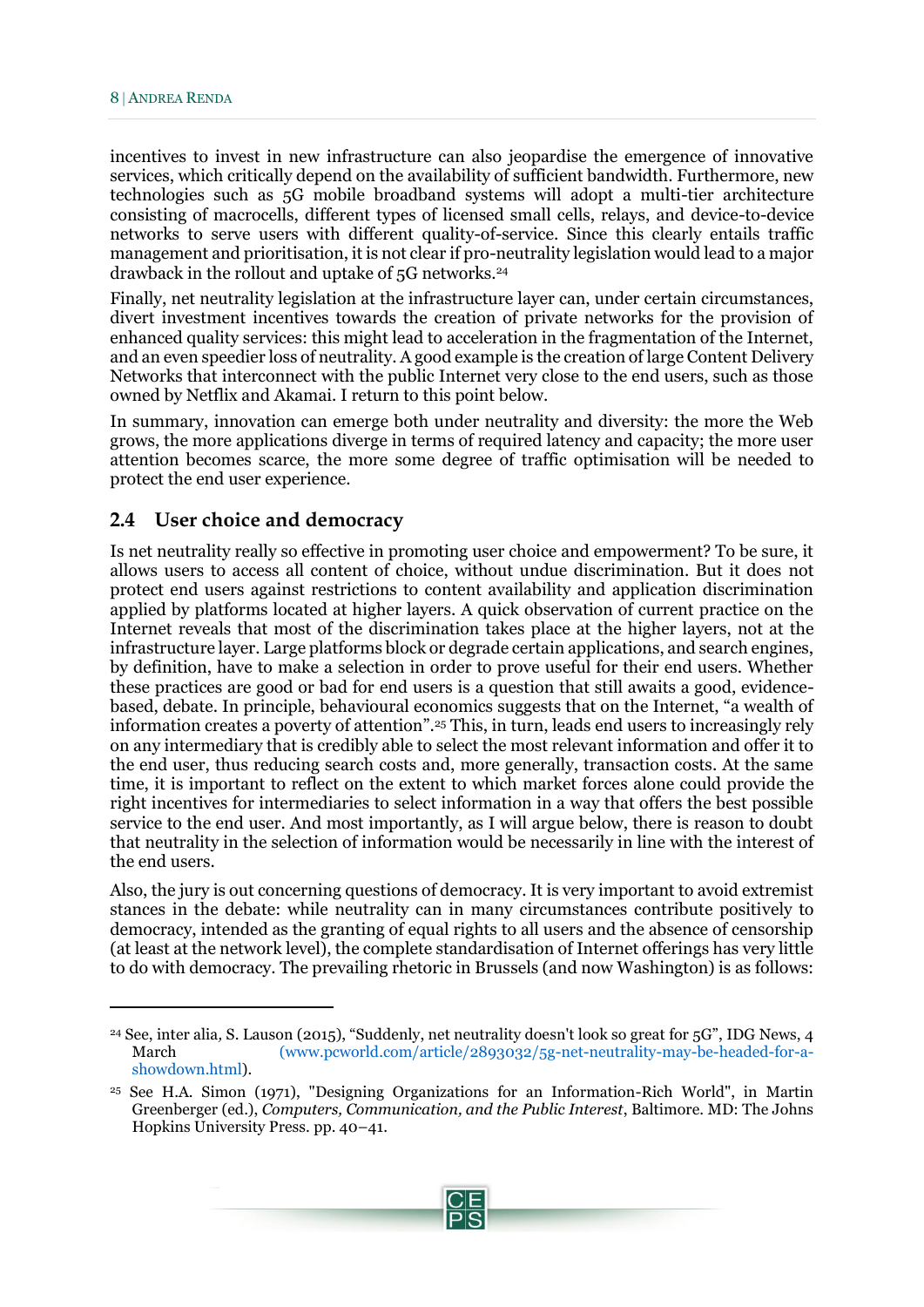since Internet should be treated as a service of general interest, just like water, everybody should have access at the same (affordable) terms and conditions. No one should be able to access the Internet at a better speed, or at more favourable conditions than others. However, while this statement sounds very attractive, in reality it is controversial. Is a world in which everybody has access to the basic postal service, but no one can have access to express courier services more democratic than the world we live in? Does democracy entail that only public hospitals exist, and no private clinics? Is it democratic to have just state highways with no toll lanes, rather than forms of traffic optimisation based on users' preferences? Rather than mirroring democracy, full-fledged, rigid net neutrality rules are equivalent to what the Trabant was in Eastern Germany: the only car that people could have, very neutral, very bad, very cheap, identical for everybody. It became famous in the Western world when the Berlin wall fell 25 years ago, and thousands of East Germans drove their Trabants over the border: once in the 'free' world, they immediately abandoned their 'neutral' cars, and started to enjoy their new, non-neutral life.

As a result, the openness and democracy angle of the net neutrality debate appears to be heavily polluted by a layer of rather superficial ideology. Once again, I do not mean to argue that neutrality is always bad for democracy. On the contrary, I believe that censorship should be avoided at all layers of the Internet architecture. At the same time, presenting democracy as a situation in which only one Internet offer exists for all users does not do justice to the richness of user preferences and of the Internet itself. Once again, reality is more complex; we need a more evidence-based debate before we propose unacceptably extreme visions of what is good and bad on the Internet.

#### <span id="page-10-0"></span>**2.5 Openness: A means, not an end**

On the question of 'openness', net neutrality cannot be a stand-alone, self-sufficient solution. While it is true that the Internet could develop initially also thanks to the non-proprietary standards that govern it, it would be a mistake to believe that once net neutrality is mandated, the Internet would become open, let alone neutral. Hence, the European Commission is wrong in stating that net neutrality is what keeps the Internet open.

Following the most widespread definition, openness means that users can have access to any content, anytime, anywhere and from any device. But it is clear that the Internet ecosystem has never been like this, and is increasingly less so. Since the development of mass personal computing, all business models on the Internet have evolved in a way that mixes proprietary elements with open ones. Microsoft Windows was an early example of a semi-open architecture: it brought enormous advantage to its end users due to enhanced standardisation and network effects, despite the fact that it was not interoperable with other operating systems. Even free and open source software, initially characterised by full openness (to the extent that the first licenses like the GPL were 'viral', i.e. they could not be used in combination with proprietary software), gradually became part of largely proprietary business models. And as a matter of fact, the real champions of open source software today are companies that possess huge patent portfolios, and often use open source software as a 'Trojan horse' to conquer customers (e.g. IBM has become over the past decade the most powerful sponsor of Linux). In recent years, mobile access to the Internet has been dominated by platforms that are not completely open. iPhone owners cannot use Android or access Android-specific or Windowsspecific applications, and vice versa. More generally, many great inventions at the logical and applications layer of the Internet have initially entailed a mostly proprietary model, and later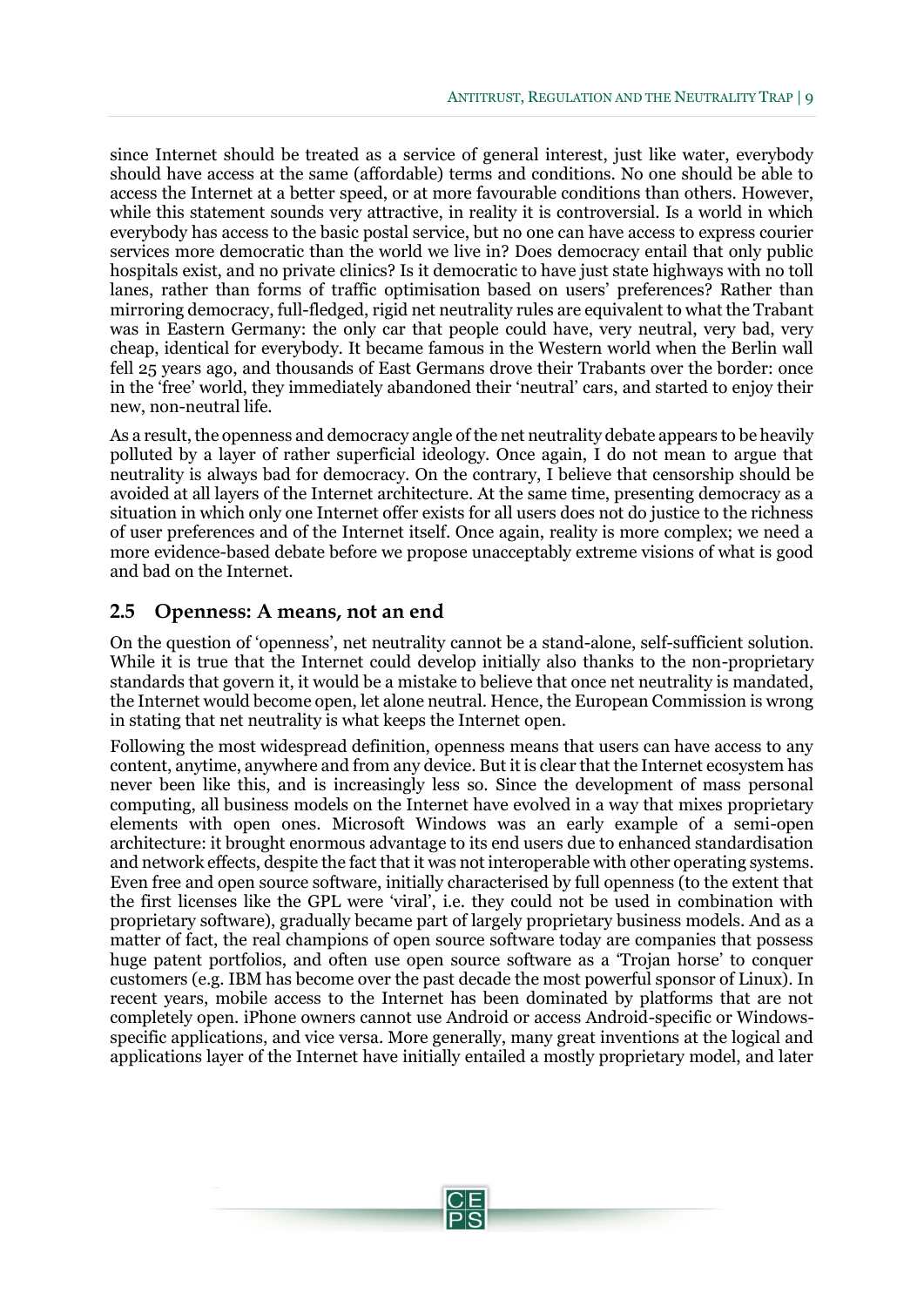became more open. Forcing openness from the very beginning might just not be a good idea to start with.<sup>26</sup>

At the same time, there is a more subtle aspect of the openness debate that is worth recalling here. As a matter of fact, it is not always true that more openness is better. For example, the usage restrictions featured by PDF files are harming users' ability to modify the files they receive: but it is exactly this feature that has made the fortune of the PDF. Given restrictions on file manipulation, documents can circulate much more easily, and trust between senders and receivers becomes easier to establish. Likewise, the closed nature of the iTunes-iPod-FairPlay architecture has made it possible, for Apple, to create the first online store for legal music downloads with a sustainable business model. Any alternative, including a more open architecture with no vertical integration between the device and the format of the downloaded songs, would have meant the failure of the business model itself.<sup>27</sup>

Openness of course does not coincide with neutrality, and is broader since neutrality entails strict non-discrimination between bits of traffic.<sup>28</sup> That said, since openness is not entirely a reality on the Internet, neutrality *a fortiori* cannot be. And indeed, it is clear that even with mandatory network neutrality, traffic on the Internet would be discriminated and toll lanes would continue to abound. Just think about the growing role that Content Delivery Networks (CDNs) play on the network: players such as Akamai, Limelight and Level 3 offer services that accelerate traffic on the Internet, and are used by IT giants such as Apple to ensure that services such as FaceTime work better than the average, non-accelerated application.<sup>29</sup> In addition, some other players have built this capacity to exploit in-house caching rather than buying it from third parties: this is the case for many players, including Skype and Google, which invested in a private infrastructure made of a large networks of servers in order to be able to offer a better service to their end users. Netflix itself used Limelight until 2012 and later moved to an in-house CDN called OpenConnect.<sup>30</sup>

Against this background, one would conclude that the only way to keep the Internet fully open and neutral would be to impose neutrality obligations at all layers of the Internet architecture. Would this be desirable? Not really: Internet freedom should imply also freedom to experiment with closed or semi-open architectures, and with vast differentiation of product offerings to match different user preferences. Conversely, being forced to accept openness and neutrality has very little to do with freedom.

#### <span id="page-11-0"></span>**2.6 Net neutrality will never be an answer to media pluralism**

Media pluralism is one of the most pressing challenges of today's digital policy. While some commentators originally expected that the Internet would address the issue of pluralism by exponentially increasing the sources of information available to the end users, reality showed that the provision of information on the Internet is becoming even more concentrated than in traditional media. This trend has been captured well by Columbia University Professor Eli Noam, who showed in 2011 that media ownership tends to become more concentrated at every new generation of communications, from radio to newspapers, to televisions and the Internet.

<sup>26</sup> See Boston Consulting Group (2011), "The new rules of openness'' [\(www.libertyglobal.com/pdf/new\\_rules\\_%20of\\_openness6-en.pdf\)](http://(www.libertyglobal.com/pdf/new_rules_%20of_openness6-en.pdf).

<sup>27</sup> See Martijn Poel, Andrea Renda and Pieter Ballon (2007) "Business model analysis as a new tool for policy evaluation: Policies for digital content platforms", *info*, Vol. 9, No. 5, pp.86–100.

<sup>28</sup> In practice, the two concepts are often used interchangeably.

<sup>29</sup> See D. Rayburn (2014), "Apple Building Out Their Own CDN To Deliver Content To Consumers" [\(http://blog.streamingmedia.com/2014/02/apple-building-cdn-software-video-delivery.html\)](http://blog.streamingmedia.com/2014/02/apple-building-cdn-software-video-delivery.html).

<sup>30</sup> Se[e https://openconnect.itp.netflix.com/](https://openconnect.itp.netflix.com/)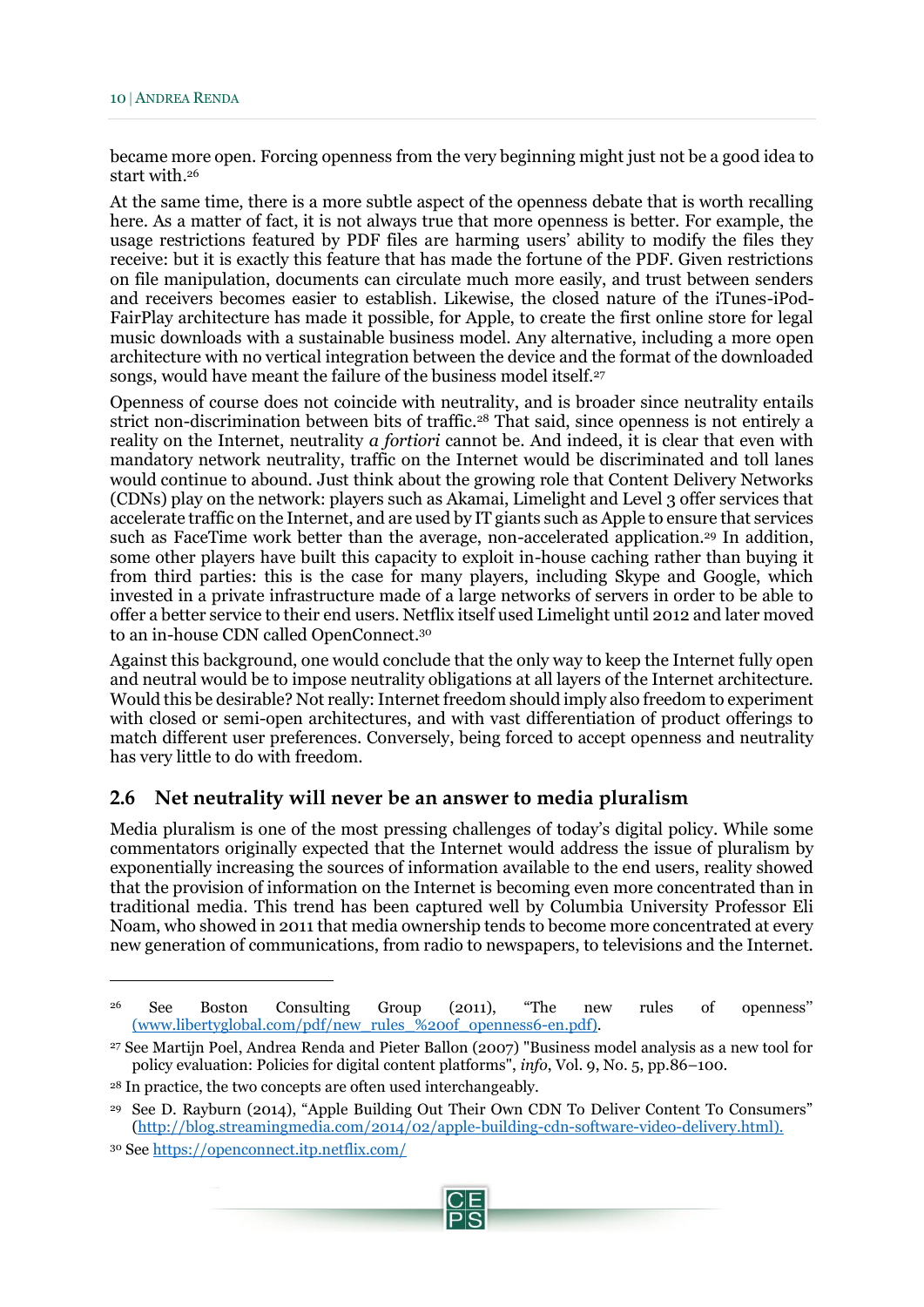The issue of pluralism was associated even more strongly with net neutrality as governments have shown the tendency to violate neutrality by shutting down social networks and filtering out forms of communication such as microblogs, in countries like Egypt, Turkey, China, Russia, Venezuela and others.

However, there are three main reasons why net neutrality cannot be the answer to the thirst for media pluralism evoked by many policy-makers and scholars.

- Censorship, even if made impossible at the infrastructure layer, can be exercised by forcing intermediaries to filter communication, even if no blocking takes place at the infrastructure layer. One clear example is the decision by the Turkish government to temporarily shut down Facebook, YouTube and Twitter until they removed from their sites the picture of a prosecutor taken hostage and killed by militants in Istanbul in early April 2015.<sup>31</sup>
- Relatedly, media pluralism is not guaranteed at all by the absence of blocking or discriminatory behaviour by ISPs. Rather, it would require a similar approach at all layers of the value chain, since content could otherwise be filtered out by large platforms, news outlets, cloud providers, etc.<sup>32</sup>
- Even if no blocking, throttling or discrimination takes place at all layers of the value chain, neutrality *tout court* would not be sufficient to guarantee pluralism. The reason is simple: pluralism requires not only that a plurality of sources of information is *present* on the Internet; on the contrary, it requires that a plurality of sources of information is *exposed* to the end user. Against this background, a neutral platform would inevitably end up selecting information from the most popular sources: the polarisation of sources of information would be exacerbated, rather than reduced, by a strict neutrality requirement.<sup>33</sup>

#### <span id="page-12-0"></span>**2.7 Summing up: What reasons remain valid for net neutrality regulation?**

The previous sections have shown that, regardless of the intrinsic merit of the word and the underlying concept, a lot more has to be proven before net neutrality can be considered as a universal principle, able to address all the concerns raised with respect to 'net diversity' scenarios. Even the decision by the US Federal Communications Commission (FCC) on net neutrality of February 2015 is not based on any in-depth evidence-based analysis, or at least no such analysis has been published. As things stand, net neutrality does not appear to be a stand-alone remedy that would fix any of the identified problems, nor would it achieve any of the officially pursued objectives as set out in section 1 of this paper. That said, one should not immediately conclude that net neutrality should not be mandated at the infrastructure layer. Simply no one has brought sufficient evidence that this is the case, and probably the debate

<sup>33</sup> See e.g. C.R. Sunstein (2001), *Republic.com*, Princeton, NJ: Princeton University Press and C.R. Sunstein (2009), *On Rumors: How Falsehoods Spread, Why We Believe Them, and What Can Be Done*, Princeton, NJ: Princeton University Press.



<sup>31</sup> See "Facebook, Twitter to Appeal as Turkey Blocks Social Media", Bloomberg, 6 April 2015 [\(www.bloomberg.com/news/articles/2015-04-06/social-media-blocked-in-turkey-on-prosecutor](http://(www.bloomberg.com/news/articles/2015-04-06/social-media-blocked-in-turkey-on-prosecutor-order-hurriyet)[order-hurriyet\)](http://(www.bloomberg.com/news/articles/2015-04-06/social-media-blocked-in-turkey-on-prosecutor-order-hurriyet).

<sup>&</sup>lt;sup>32</sup> In order not to increase complexity for the reader, I leave aside here the first amendment debate raised by Verizon in the US, which raises the issue whether prohibiting ISPs from exercising editorial powers on the content they transfer would amount to a violation of their freedom of speech <http://www.globalresearch.ca/when-net-neutrality-becomes-programmed-censorship-2/5434400> (last visited on April 12, 2015).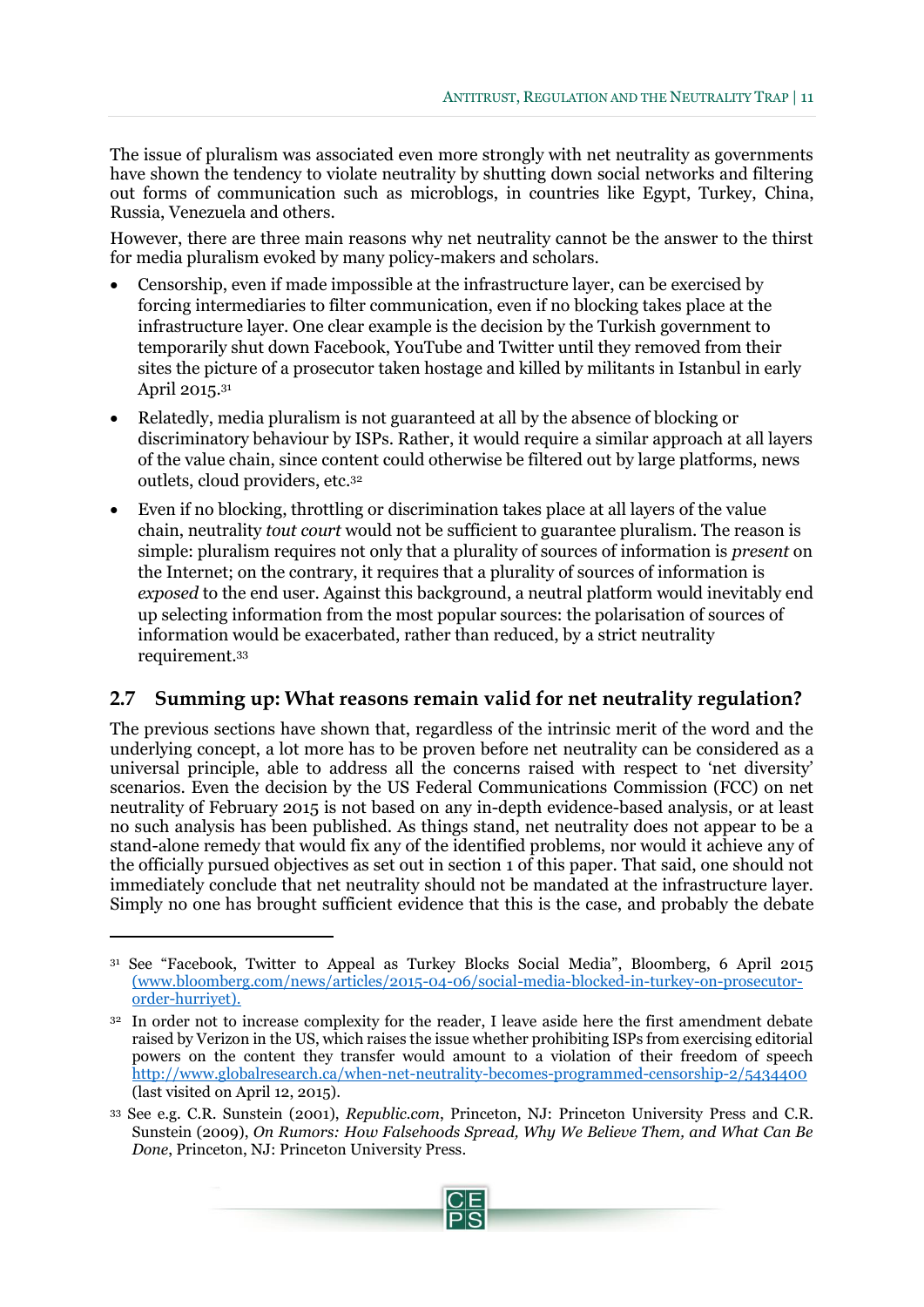has focused on the wrong motivations. Imposing network neutrality might still be a good idea, but for other reasons. In this section, I try to imagine such potential motivations.

A first reason why it might be a good idea to impose net neutrality is that the infrastructure layer is by far the most stable in the Internet ecosystem. Accordingly, it might be easier to monitor practices adopted by ISPs compared to what takes place at higher layers, where the Schumpeterian gale of 'creative destruction' operates at the speed of light, making it impossible to define markets, detect practices and administer sanctions. Net neutrality legislation, in this respect, would mean keeping the Internet open at the lowest level of its architecture, and then monitoring the market at higher levels to discourage abusive practices, which would result in a violation of end-users' rights to a reasonably open Internet. This regulatory option, of course, would come at a cost, i.e. the loss of incentives to ISPs to roll out new public infrastructure.

A second, related reason that might favour pro-net neutrality legislation is that it is a lot easier and efficient to implement this rule, compared to any of the alternatives34. This would be due to the fact that, as I have noted in a previous paper, implementing legislation that implies difficult judgments such as whether the open internet is being 'materially impaired' might prove to be impossible35. What is material impairment? When does an impairment become material? How do we get to know the counterfactual (i.e. how much would a given ISP have invested in broadband infrastructure absent the neutrality provision)? Where in the network would we measure the impairment? Would this be in a sample of locations, or everywhere in the 'last mile', or in each apartment? How would we allocate responsibility between providers that manage consecutive trunks of the network, in case congestion is slowing down a service? Would this imply an ex-ante regulatory remedy or an ex-post enforcement tool?<sup>36</sup> Which parameters will we use to judge whether impairment is below or above the admitted threshold? Which services will be taken as a benchmark for QoS parameters? There is enough uncertainty in these questions to make any legislator want to run away from the issue.

A third reason why one would want to have neutrality legislation at the infrastructure layer is that this is a first step towards imposing neutrality at all layers of the Internet. As I argue in the next section, however, and despite the current emphasis being placed on neutrality as a universal concept, there are reasons to believe that this would be terrible news for Internet users (see below, section 3).

Finally, regardless of the underlying reason, several key observations emerge from the preceding discussion:

 Strict net neutrality regulation would remove some of the incentive motivating ISPs to invest in the open Internet and might lead to the creation of alternative, private networks in the attempt to reach end users with selected content (like Comcast does in the United States).

<sup>36</sup> David D. Clark, Steven Bauer, William Lehr, K.C. Claffy, Amogh D. Dhamdhere, Bradley Huffaker and Matthew Luckie (2014), "Measurement and Analysis of Internet Interconnection and Congestion", paper prepared for 43rd Research Conference on Communications, Information and Internet Policy, Arlington, VA, 9 September (available at SSRN: [http://ssrn.com/abstract=2417573\)](http://ssrn.com/abstract=2417573).



<sup>34</sup> A similar argument, referring to net neutrality as a "bright-line rule", is made by B. van Schewick (2015), "Analysis of Proposed Network Neutrality Rules", 18 February [\(http://cyberlaw.stanford.edu/downloads/](http://cyberlaw.stanford.edu/downloads/%20vanSchewick2015AnalysisofProposedNetworkNeutralityRules.pdf)  [vanSchewick2015AnalysisofProposedNetworkNeutralityRules.pdf\)](http://cyberlaw.stanford.edu/downloads/%20vanSchewick2015AnalysisofProposedNetworkNeutralityRules.pdf)

<sup>35</sup> See A. Renda (2013), "Net Neutrality and Mandatory Network-Sharing: How to disconnect the continent", CEPS Policy Brief No. 309, CEPS, Brussels, 18 December (on the "first legislate, then think" syndrome).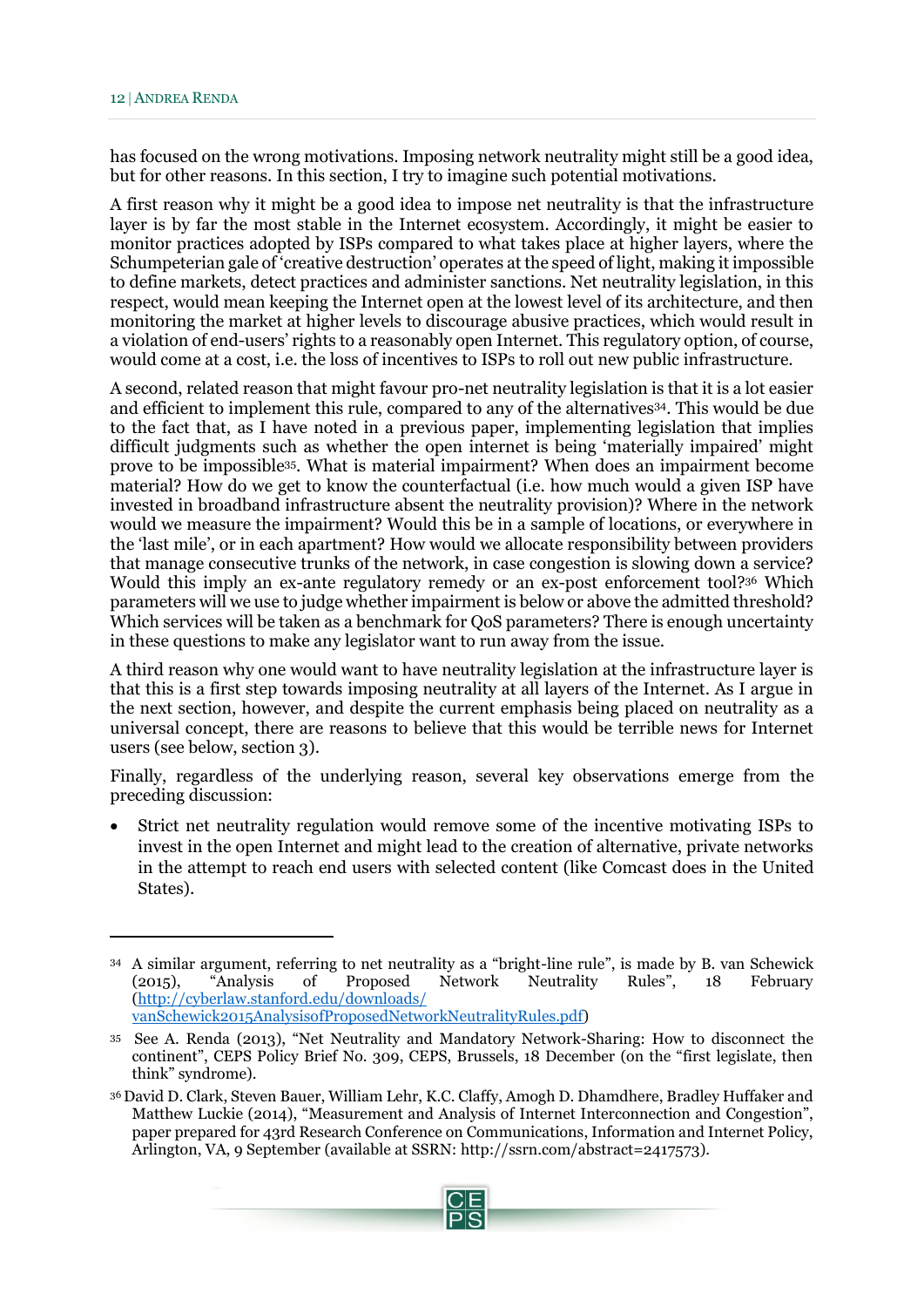- In a related vein, treating the Internet as a service of general interest, subject to strict neutrality requirements, may lead to enhanced public funding of basic Internet access, aimed at avoiding all sorts of discrimination between end users' terms of access and the ability to send and receive content. This approach might be pursued at the EU level through a prioritisation of broadband investment in the so-called 'Juncker plan'.
- Expecting ISPs to invest in the open Internet without being able to optimise traffic or create specialised services, and without being able to compete with CDN-enabled content providers, comes very close to "having your cake and eating it", or what I referred to as the 'Galileo syndrome' in a previous paper.<sup>37</sup> The only remaining incentive for ISPs to invest in better networks would be competitive pressure exerted by other ISPs. But either such competitive pressure is already there (in which case, there is no specific need to introduce net neutrality legislation, according to many), or there is a tiny chance that a less and less profitable market, such as EU broadband access, could attract significant investment and, accordingly, generate more vibrant competition in the years to come.

### <span id="page-14-0"></span>**3. Should we expand neutrality to higher layers of the Internet architecture?**

While the network neutrality debate still looms, the first steps of the Juncker Commission seem to have led to new efforts to extend the neutrality principle to Internet 'platforms', including, inter alia, wireless operating systems (Android, iOS, Windows Phone) and web services managed by Internet giants (e.g. Amazon cloud services). These proposals echo the recent positions adopted by the European Parliament (following mostly the German and French governments) on the need to adopt structural measures to reduce the market power of large Internet players (notably Google) and to ensure the portability of data across platforms to (allegedly) stimulate competition and avoid user lock-in effects. This trend confirms what some commentators had envisaged a few years ago: that the neutrality debate can easily spread to cover all layers of the Internet ecosystem and be transformed into a more general call for an all-neutral Internet. Whether this trend will continue in the next European Commission's proposed packages on the Digital Single Market and on Audiovisual Services, both expected in the coming months, is too early to predict. The European Commission has announced that it intends to launch a stakeholder consultation on the possible regulatory approach to 'digital platforms', although the contours of this initiative are still unknown at the time of writing.

Below, I briefly reflect on two possible extensions of neutrality principles that have been considered in the past months at EU level: search neutrality and platform neutrality.

### <span id="page-14-1"></span>**3.1 Search neutrality: Heaven or hell?**

 $\overline{a}$ 

One of the most famous applications of the concept of neutrality at higher layers of the internet architecture is emerging from the still rather obscure antitrust investigation launched by the European Commission against Google, reportedly coming closer to a final judgment in mid-2015. From the few documents that have left the premises of the European Commission in the past months, as well as from the official statement of Commissioner Margrethe Vestager on 15 April 2015 announcing the formalisation of allegations against Google for abuse of dominance, it seems clear that the most important part of the investigation is related to Google's alleged abuse of dominance, consisting of the manipulation of search results in favour of 'preferred'

<sup>37</sup> See Renda, *Net neutrality and mandatory network sharing*, op. cit*.* 

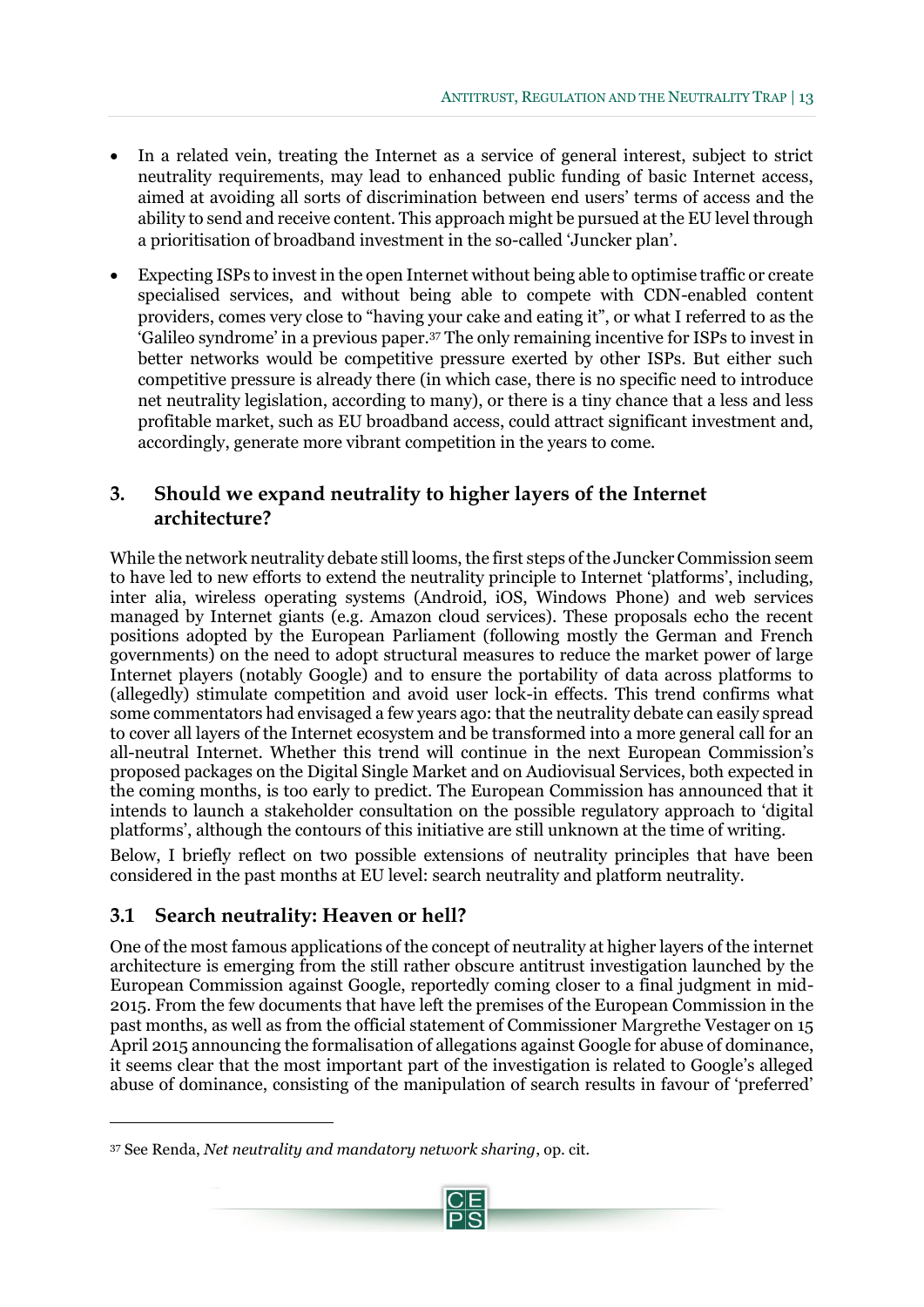(often, Google's own) content and to the detriment of other results, demoted for various reasons. <sup>38</sup> Such behaviour, according to the European Commission, has the potential to foreclose smaller search engines such as those specialised in specific sectors ('verticals'), which end up being disadvantaged vis-à-vis the giant search engine powered by Google.

The main allegation against Google turns out being one of 'non-neutrality': Google is thought to unduly discriminate between Internet content by providing a non-neutral, non-objective view of the Internet. This implies, inter alia, algorithmic choices that demote bad-quality services, sites that only aggregate information without adding new one, and filtering out of illegal sites, hate speech and copyright infringing content.<sup>39</sup> But the obvious counter-argument is that a search engine is not supposed to be neutral: in particular, Google had just completed a transition from a 'ten blue links' model to that of an integrated search engine, which entails more editorial responsibility, and at the same time more relevant and satisfactory results for the end users. Paradoxically, the European Commission's case against Google is mostly summarised by this divergence: the Commission accuses Google of not being neutral, but any search engine, not just Google, would reply "why should I be neutral?"

Should search neutrality be a policy objective at all? Indeed, there are reasons to believe that a neutral search engine would be hated by consumers. As I mentioned in the previous pages, the key role of Internet intermediaries, and especially search engines, is to eschew neutrality by selecting the information that is likely to prove more useful and relevant for the end user. It is this reduction of complexity that makes them so pivotal in their role of gatekeepers of the Internet: just like our brain simplifies reality to make the abundance of information in the outside world more manageable and useful, a search engine has to reduce complexity to help us find our way through the Internet. This requires, inevitably, a ranking (and thus, a discrimination) of results, which can be based on relevance as well as on any other factor that is likely to increase customer satisfaction when using the search engine. As recalled by James Grimmelman,<sup>40</sup> users continually return to a specific search engine because they find the 'biased' or 'subjective' results to fit their needs, not because they find the results to be objective.

<sup>40</sup> J. Grimmelman (2011), "Some Skepticism about Search Neutrality", in Berin Szoka and Adam Marcus (eds), *The Next Digital Decade: Essays on the Future of the Internet*, TechFreedom, and NYLS Legal Studies Research Paper No. 10/11 #20 (available at SSRN: [http://ssrn.com/abstract=1742444\)](http://ssrn.com/abstract=1742444).



<sup>38</sup> See European Commission Factsheet, Antitrust: Commission opens formal investigation against Google in relation to Android mobile operating system, Brussels, 15 April 2015 [http://europa.eu/rapid/press-release\\_MEMO-15-4782\\_en.htm.](http://europa.eu/rapid/press-release_MEMO-15-4782_en.htm)

<sup>39</sup> For example, in both investigations carried out by the US Federal Trade Commission (FTC) and by the European Commission, UK search comparison site Foundem was one of the leading claimants, arguing that Google had anti-competitively degraded its ranking, causing loss of market share. As explained by Crane (2014), inter alia, the FTC found that Google's transformation of its search engine from a "ten blue links" system to an integrated search portal, in which Google itself takes more editorial responsibility, has meant innovation and enhanced consumer welfare, and positive results also for the types of content that were considered to be useful for the end users. Foundem was found to be a lousy service, and as such demoted by Google in what is definitely, and fortunately, a nonneutral search engine. See Daniel A. Crane (2014), "After Search Neutrality: Drawing a Line between Promotion and Demotion", *I/S: Journal of Law and Policy for the Information Society*, Vol. 9, No. 3; Marvin Ammori and Luke Pelican (2012), "Competitors' Proposed Remedies for Search Bias: 'Neutrality' and Other Proposals", *Journal of Internet Law*, Vol. 15, No. 11.; Daniel A. Crane (2012), "Search Neutrality and Referral Dominance", *Journal of Comparative Law and Economics*; Daniel A. Crane (2012), "Search Neutrality as an Antitrust Principle", *George Mason Law Review*, p. 1199; and Geoffrey A. Manne and Joshua D. Wright (2012), "If Search Neutrality is the Answer, What's the Question?", *Columbia Business Law Review*, 151.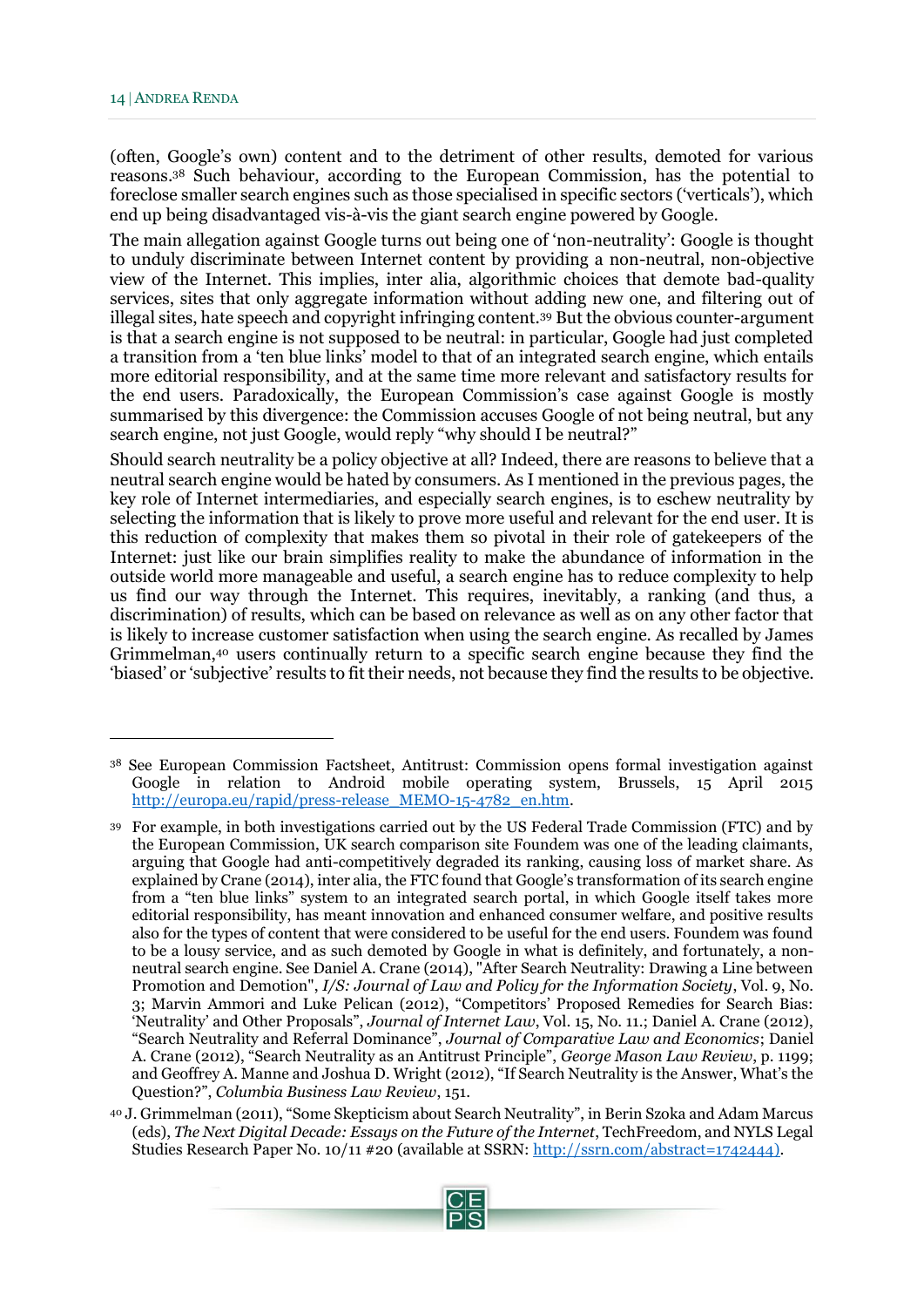Without entering into the merit of the Google investigation, which would go beyond the subject matter of this paper, it is clear that advocating neutrality for search engines is far from being a straightforward policy stance. Apart from what has already been explained above (that users are unlikely to want neutrality in a search engine), it is clear that implementing search neutrality would be undesirable in many respects. First, the polarisation of results induced by search engines purely based on relevance might lead to even greater barriers to entry for new companies that seek to enter the market. Since they have never been listed on the Internet, any crawling and mapping of the Internet performed by a search engine would not find them. And before they achieve a minimum scale of popularity, which would enable them to appear in the first page of a neutral search engine's home page, they might have already gone bankrupt.

Second, search neutrality would need to be verified, and this might require that Google, as well as all competing search engines, disclose their algorithms in a fully transparent way. However, apart from the fact that this would chill innovation by denying trade secret protection to the result of massive R&D investment, it would also expose the algorithm to attacks, as well as strategic behaviour aimed at exploiting the weaknesses of the algorithm to rank better in its results. Even this outcome would not be neutral in the end<sup>41</sup>.

Third, and relatedly, such a remedy is being proposed as an antitrust remedy, although the current debate on platform regulation also hints at search neutrality as a way to promote pluralism (see next section). As an antitrust remedy, however, search neutrality requires a finding of dominance within a given relevant market, and this is prohibitively difficult to imagine if one takes antitrust seriously. More specifically, dominance – let alone its abuse – requires a situation in which an undertaking is able to behave, to an appreciable extent, independently of its competitors, customers and consumers. In other words, a situation in which a company is able to sit down and relax since no one is able to effectively and seriously challenge its market power. Notwithstanding the very high share of search queries that Google holds in Europe, the definition of dominance as ascribed by the Court of Justice of the European Union (CJEU) portrays a different situation compared to the one Google seems to be experiencing in Europe and globally. A market leader that constantly innovates to preserve its leadership is not a dominant company under EU antitrust law, regardless of the market share.

In summary, search neutrality is a flawed remedy, both in antitrust terms and even more as a general regulatory measure. In terms of antitrust, it amounts to throwing the baby out with the bath water, runs counter to consumer welfare and should be defined at a minimum as a disproportionate remedy under EU law. In regulation, it is simply an ill-conceived extension of the important, but *per se* controversial, principle of network neutrality.

### <span id="page-16-0"></span>**3.2 Platform neutrality and regulation: Where all contradictions explode**

The intrinsic contradictions of EU digital policy become fully apparent if one considers the proposals to regulate platforms and impose forms of neutrality on online intermediaries that have recently been tabled in Brussels. One of the first to use the expression 'platform neutrality' was the French National Digital Council (*Conseil National du Numérique*), which published a detailed report on this same concept in June 2014, following a 2013 request from the Ministry



<sup>41</sup> The Financial Times reported on 16 April 2015 that a proposal currently making its way through the French senate could force Google to publish the details of how its search rankings are calculated. According to the newspaper, the proposed bill would allow the country's national telecoms regulator to monitor search engines' algorithms, with powers to ensure its results are fair and nondiscriminatory (see [www.ft.com/intl/cms/s/0/643f49ec-e285-11e4-aa1d-](http://www.ft.com/intl/cms/s/0/643f49ec-e285-11e4-aa1d-00144feab7de.html#axzz3XGqpfF5O)[00144feab7de.html#axzz3XGqpfF5O\)](http://www.ft.com/intl/cms/s/0/643f49ec-e285-11e4-aa1d-00144feab7de.html#axzz3XGqpfF5O).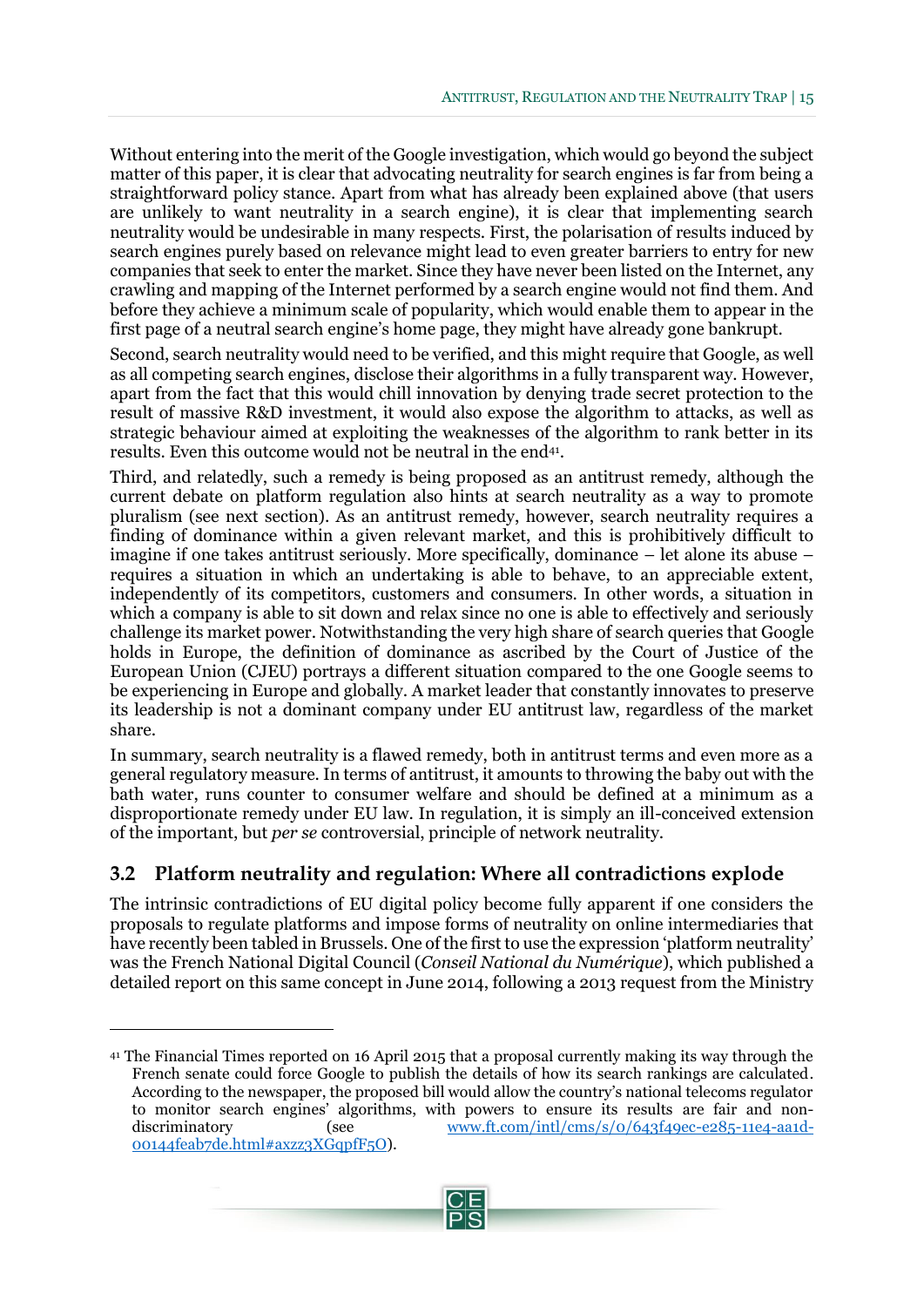of the Economy and Digital Affairs as well as the Secretary of State on Digital Affairs.<sup>42</sup> The report argued that platforms such as so-called GAFTAM (Google, Amazon, Facebook, Twitter, Apple, Microsoft) maintain their dominant position by three main operations: acquisition, diversification and exclusion,<sup>43</sup> and that in doing so, they harm competition to the detriment of consumers. In the following weeks, the French and German governments explicitly called on the Commission to establish regulation for essential platforms, invoking neutrality as one of the attributes of such platforms' future conduct.<sup>44</sup> The debate also surfaced in the US this year, when Blackberry CEO John Chen officially complained that Netflix had not made movies available for Blackberry phones, and invoking platform neutrality – or 'app neutrality' – as a much-needed remedy.<sup>45</sup>

The echo of these calls is also heard inside the European Commission. Some of the leaked documents related to the upcoming policy initiatives on the Connected Continent and the Digital Single Market hint at platforms as, very generically, multi-sided markets where suppliers and consumers of content, goods and services meet. In consideration of the fact that more than one third of Internet traffic goes to the only 1% of websites which are used in all member states, these 'platforms' are thought to significantly alter consumer choice by providing misleading information. Reference is also made to the difficulty for consumers in distinguishing between organic and paid-for search results, as well as the 'ranking' (order) of results. Being so powerful, platforms can also impose unfair contractual clauses to SMEs. Moreover, the digital single market is perceived as negatively affected by the lack of interoperability between platforms, and in particular by the fact that some apps only run on specific operating systems, some e-books are readable only by specific e-readers, etc.

That is all to say that the European Commission seems to have been pervaded by a neutrality delirium, which so far has not produced ad-hoc legislation, although this might just be a matter of weeks away. There are many reasons why platform neutrality is a *contradictio in terminis*. First, as already recalled, platforms are defined very broadly. Some commentators have observed that based on the proposed definition, even a mall can be a platform. Any newspaper is a platform, just like any game console. Spotify is a platform. Uber is a platform too. So, maybe the most vocal governments and the European Commission only wanted to refer to large, digital platforms. Or maybe to dominant, digital platforms. Or maybe to GAFTAM, or to GAFA, or perhaps only to Google. But then, an explanation should be given of why competition law would not be sufficient to tackle the problem. Maybe because it is an uphill battle for these platforms to define a relevant market and find dominance in contrast to what occurs at the infrastructure level, especially if one follows an orthodox antitrust approach. As a matter of fact, the common feature of these platforms is that they compete for end users, but they do it

<sup>42</sup> See Conseil National du Numérique (2014), "Platform Neutrality: Building an open and sustainable digital environment", Opinion No. 2014-2, of the French Digital Council, Paris [\(www.cnnumerique.fr/wp-content/uploads/2014/06/PlatformNeutrality\\_VA.pdf\)](http://www.cnnumerique.fr/wp-content/uploads/2014/06/PlatformNeutrality_VA.pdf).

<sup>43</sup> Platforms buy innovative start-ups that could threaten their dominance in the long run and/or that can be fruitfully integrated in their existing infrastructure in order to provide a more diversified platform. The report lists the acquisitions of the GAFTAM from 2010 to January 2014, which shows that these platforms have been engaging in acquisition and diversification. The last main move of the platforms is exclusion. For instance, the report argues that, when Google introduced Google Maps and Google Shopping, the traffic of websites offering similar services dropped significantly because their page rank suddenly worsened.

<sup>44</sup> See i.a*. "*Europe's demands on Google mount", *Financial Times*, 26 November 2014 [\(www.ft.com/intl/cms/s/0/66b5149e-758a-11e4-b082-00144feabdc0.html#axzz3WpR2sSn7\)](http://(www.ft.com/intl/cms/s/0/66b5149e-758a-11e4-b082-00144feabdc0.html#axzz3WpR2sSn7).

<sup>45</sup> See Karl Bode, "No, 'App Neutrality' Is Not A Thing", 13 February 2015 [\(www.techdirt.com/blog/netneutrality/articles/20150122/08093329777/no-app-neutrality-is-not](http://(www.techdirt.com/blog/netneutrality/articles/20150122/08093329777/no-app-neutrality-is-not-thing.shtml)[thing.shtml\)](http://(www.techdirt.com/blog/netneutrality/articles/20150122/08093329777/no-app-neutrality-is-not-thing.shtml).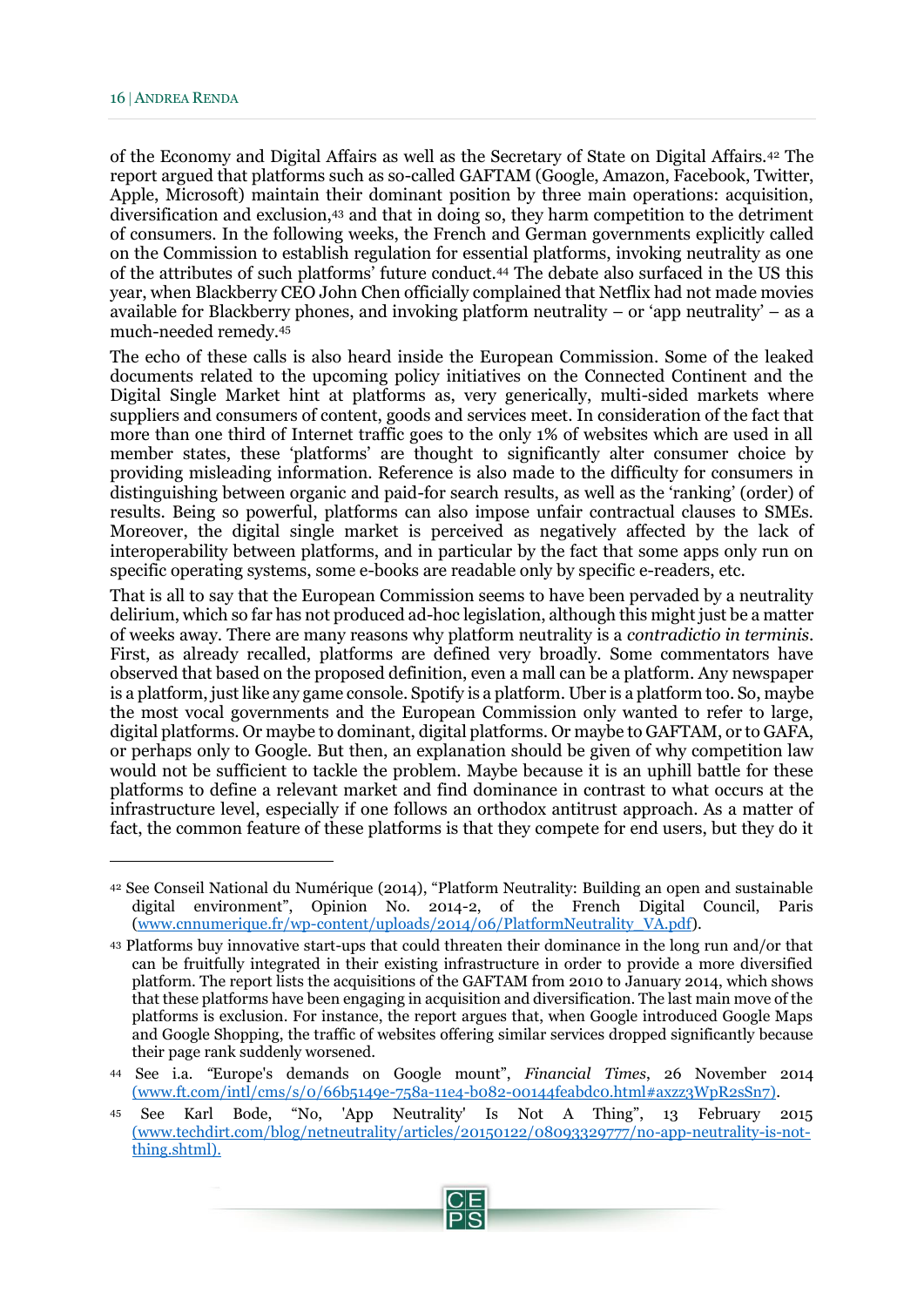with a rather different mix of products and services, and very different business models. And the fight to conquer end users' attention is a common feature of all market players, even in the traditional world. Since users can, and do, 'multi-home' by using services provided by various platforms at the same time, the existence of a number of large and heterogeneous players, which can be defined as large digital platforms, does not say anything about the existence of an antitrust problem. And even if one tries to define relevant markets for each of those platforms, possibly ending up with a single market for each of the GAFTAM, then the existence of high market shares could not be used as a proxy for dominance, since the economics of network effects and tipping suggests that in these markets the winner takes it all, and competition is normally very aggressively dictated by the need to secure a paramount role in the next generation of market products.<sup>46</sup>

Second, platform neutrality is an oxymoron, since platforms capture the attention of end users exactly because they violate the neutrality of the Internet and offer users a selection of Internet content. They normally do not block or hide content, but they necessarily prioritise content. App stores present end users with a selection of the best apps, the newest apps and those that best fit the user's needs. Search engines are all about relevance and salience, and compete on the quality of their selection, as well as on their ability to capture the attention of end users, which in turn becomes a target of profiled advertising. It is inherent in the nature of platforms that these subjects will end up violating the neutrality principle. Again, the possibility (effectively achieved in reality) for users to multi-home is what determines the degree of competition between various users: in this respect, recent research on the multiplicity of channels that firms can user to reach end users and evidence of the increasingly cross-platform nature of apps suggest that competition between non-neutral platforms is producing virtuous results for end users47. And innovation at the app layer, as already observed, seems to be extremely vital, because of this hybrid form of competition between differentiated platforms. Recent data suggest that 400,000 Europeans are building apps, and that the broader App Economy supported already 1.8 million European jobs in 2013, with a revenue of  $\epsilon_{17.5}$  billion that same year, expected to grow by 300% (to  $\epsilon$ 63 billion) by 2018.<sup>48</sup> How can this evidence be reconciled with the claim that platforms are choking innovation?

Third, the platform neutrality debate evidently clashes with a simultaneous trend, i.e. the attribution of greater responsibilities to digital platforms for the conduct of their users.<sup>49</sup> Such trend is visible in several initiatives adopted at the EU level, including the European Commission's plans to review the 2000 e-commerce Directive to modify the 'mere conduit' principle (Article 12) to introduce a 'duty of care' principle, i.e. a requirement for online

<sup>46</sup> See C. Shapiro and H. Varian (1999), *Information Rules: A Strategic Guide to the Network Economy*, Cambridge, MA: Harvard Business School Press and R. Pardolesi and A. Renda (2002), "How safe is the king's throne? Network externalities on trial", Chapter 11 in R. Pardolesi, A. Cucinotta, R. Van den Bergh (eds), *Post-Chicago Developments in Antitrust Law*, Cheltenham: Edward Elgar.

<sup>47</sup> See P. Nooren, W. Koers, M. Bangma, F. Berkers and M. Boerkers (2014), "Regulation in the Converged Telecom-Media-Internet Value Web". TNO Report R11428, October 2014, the Netherlands.

<sup>48</sup> See "How Europe can win in the global app economy", Euractiv, 3 February 2015 [\(www.euractiv.com/sections/innovation-enterprise/how-europe-can-win-global-app-economy-](http://www.euractiv.com/sections/innovation-enterprise/how-europe-can-win-global-app-economy-311788)[311788\)](http://www.euractiv.com/sections/innovation-enterprise/how-europe-can-win-global-app-economy-311788).

<sup>49</sup> "Europe enlists Internet giants in fight against online extremism", by C. Spillman, 9 October 2014 [\(http://phys.org/news/2014-10-eu-internet-giants-online-extremism\\_1.html#inlRlv\)](http://phys.org/news/2014-10-eu-internet-giants-online-extremism_1.html#inlRlv).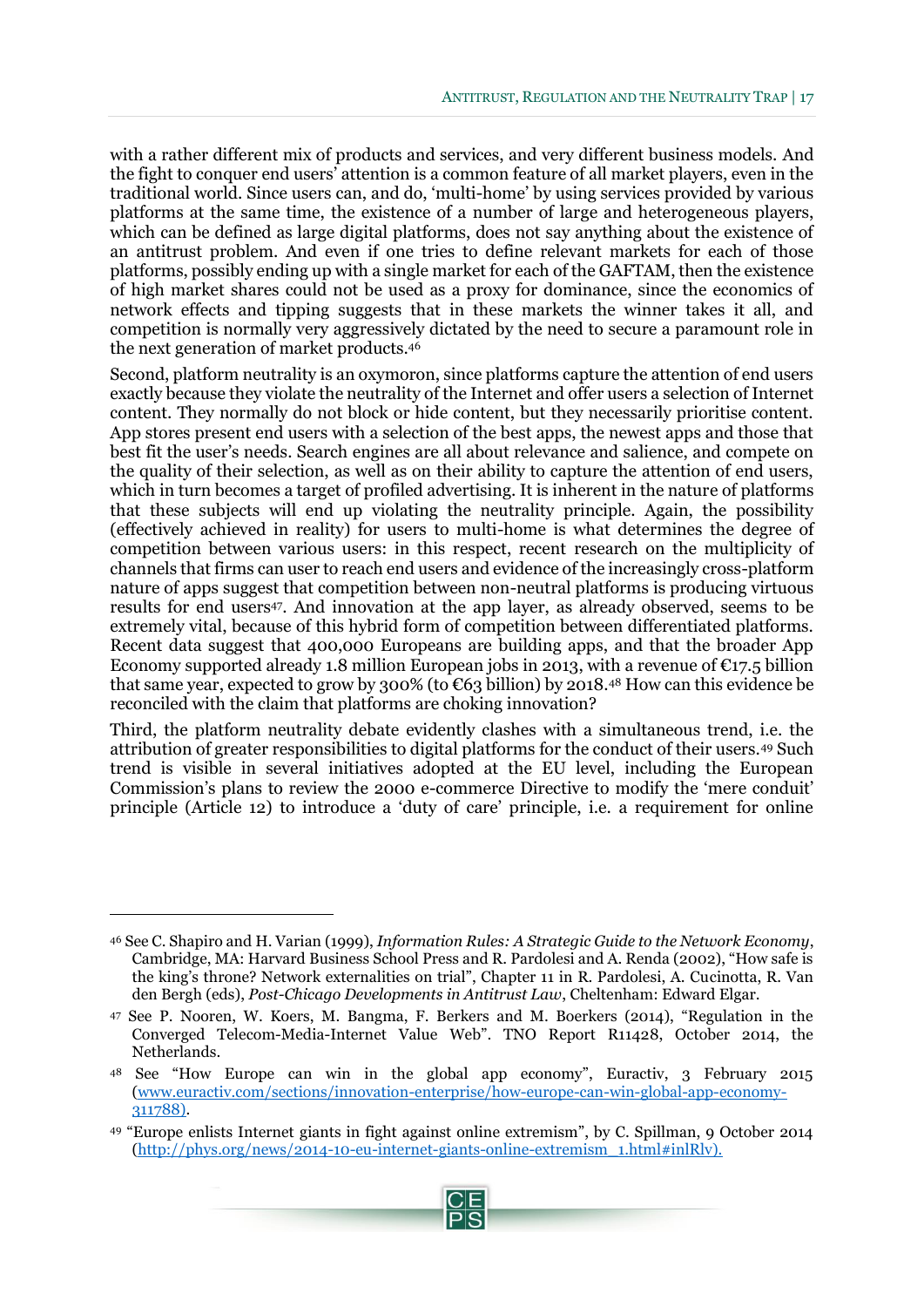intermediaries to act proactively and remove illegal content hosted on their platforms,<sup>50</sup> the attribution of growing liability to online intermediaries for copyright protection, enforcement of privacy laws (including the 'right to be forgotten'), defamation, spam filtering, notification of security breaches, the fight against terrorism and other monitoring activities. The contradiction lies in the fact that some parts of EU law seem headed in the direction of imposing neutrality obligations on online intermediaries; whereas on the other hand, other legislation is requiring intermediaries to be more proactive in managing, prioritising and editing the content they pass on to the end users. How would this work? Can, for example, search engines be forced to operate 'neutrally' and at the same time be attributed editorial responsibility and related liability? This would amount to saying "you can't control or filter your results, but if anything unlawful comes out of user queries, you'll be responsible". It would also be a new generation (if not an aberration) of the mere conduit principle, in which a company is forced to act as a mere conduit, but is also considered liable for whatever happens in the conduit. Which company would accept to continue operations under these rather tricky terms?

Finally, the platform neutrality principle is in stark contradiction with the objective of media pluralism, which is also being pursued by EU law and is currently subject to a 'fitness check' (or 'REFIT' exercise) in the European Commission, in view of reforms to be adopted in 2016. The problem is similar to the one already outlined for net neutrality in section 1 of this paper, but exacerbated by the scarcity of attention and trust that characterises the provision and consumption of media content. In short, platforms need to select content, and in selecting content polarise the attention of end users on a subset of available information. A neutral search engine would not address media pluralism, since it would simply convey the most popular and relevant results to the end user, and would leave aside the long tail content that otherwise adds to the plurality of voices we would want to see on the Internet. Again, this does not mean that nothing can be done to pursue media pluralism; however, that 'something' that can be done has nothing to do with neutrality. Several scholars, including Gillespie (2010), Helberger (2012), Crawford (2013), Latzer et al. (2014), Sunstein (2009), Zittrain (2014) and Goodman (2014) have fuelled the debate<sup>51</sup> on how to design a proactive media policy in the age of online intermediaries: this debate is inspired by an understandable sense of urgency as regards the need to address the prominent role played today by platforms in conveying news and content to end users. But at the same time, this debate has nothing to do with extremist neutrality positions and rightly recognises that the way to ensure plurality of content exposure (not merely presence) in the age of algorithms is much more complex than simply dictating the neutrality of platforms. The debate is in its early stage, however. Authors like Zukerman (2013) even propose a serendipity engine that brings in random content that might be relevant for the

<sup>&</sup>lt;sup>50</sup> See inter alia [www.internetsociety.org/sites/default/files/ISOC%20EU%20Newsletter%2027%20March%20201](http://www.internetsociety.org/sites/default/files/ISOC%20EU%20Newsletter%2027%20March%202015%20FINAL.PDF) [5%20FINAL.PDF.](http://www.internetsociety.org/sites/default/files/ISOC%20EU%20Newsletter%2027%20March%202015%20FINAL.PDF)

<sup>51</sup> See Tarleton L. Gillespie (2010), "The Politics of 'Platforms'", *New Media and Society*, Vol. 12, No. 3 (available at SSRN: [http://ssrn.com/abstract=1601487\)](http://ssrn.com/abstract=1601487); N. Helberger (2012), "Exposure diversity as a policy goal", *Journal of Media Law*, 4 (1), 65-92. doi: 10.5235/175776312802483880; Latzer et al. (2015), "The Economics of Algorithmic Selection on the Internet", forthcoming in Johannes Bauer and Michael Latzer (eds), *Handbook on the Economics of the Internet*, Cheltenham: Edward Elgar; Sunstein (2009), *On Rumors*, op. cit.; Jonathan Zittrain (2014), "Engineering an Election", *Harvard Law Review Forum*, Vol. 127, and Harvard Public Law Working Paper No. 14-28 (available at SSRN: [http://ssrn.com/abstract=2457502\)](http://ssrn.com/abstract=2457502); and E.P. Goodman (2014), "Informational justice as the new media pluralism", LSE blog, 19 November [\(http://blogs.lse.ac.uk/mediapolicyproject/2014/11/19/informational-justice-as-the-new-media](http://blogs.lse.ac.uk/mediapolicyproject/2014/11/19/informational-justice-as-the-new-media-pluralism/)[pluralism/\)](http://blogs.lse.ac.uk/mediapolicyproject/2014/11/19/informational-justice-as-the-new-media-pluralism/).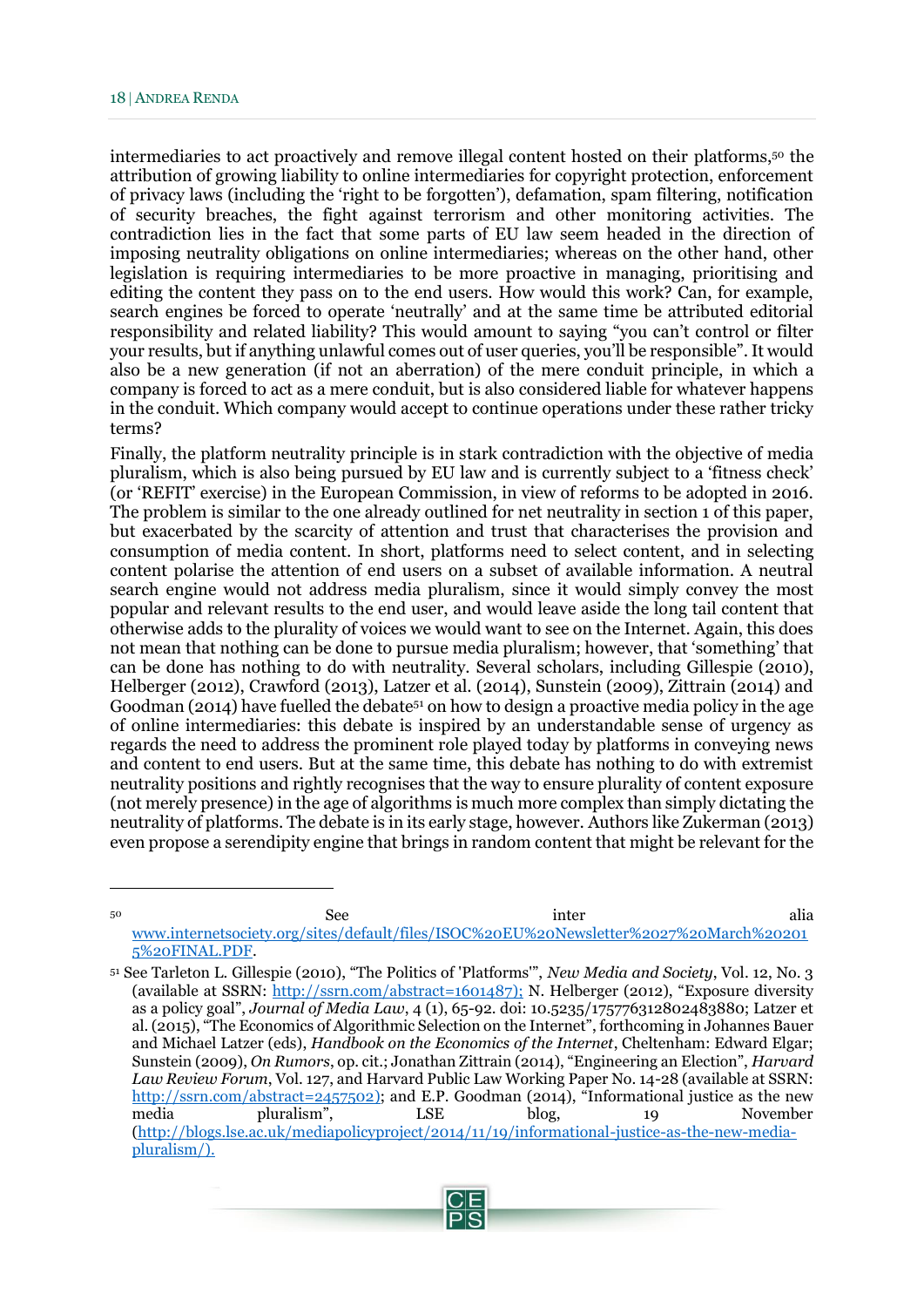end user, while Grimmelman (2011) convincingly demonstrates that any filter or algorithmic rule entails an editorial choice.<sup>52</sup> Very recently Grötker (2015) proposed the creation of a public search engine that acts as a benchmark for the results of private engines, but the proposal stops short of explaining how such public engines could be made at least as attractive as the commercial ones.<sup>53</sup>

Summing up, platform neutrality seems to represent a flawed response to a badly defined problem. This does not mean of course that there are no problems to solve: monitoring the way in which platforms make use of their editorial power is the biggest challenge for media policy in the years to come. What I am arguing in this paper is simply that such a challenge will not be addressed by imposing neutrality obligations on platforms, but rather by seeking cooperation with platforms to ensure that the design of their algorithms and their editorial choices are compatible with media pluralism objectives that are considered to be in the public interest.

#### <span id="page-20-0"></span>**4. Conclusion**

This short paper digs into the roots of the neutrality debate and comes to a number of conclusions, which I hope will be of interest to the reader. They are summarised below.

First, while there might be reasons to impose neutrality at the infrastructure layer of the Internet, these reasons have little to do with the idea that the network should be fully neutral. Rather, they have to do with the ease of implementation, the stability of the infrastructure layer, the possibility of identifying dominant positions and the difficulty of establishing a threshold for the 'material impairment' of the best-effort Internet. At the same time, this policy choice comes with a trade-off: policymakers should recognise that this means diverting incentives to invest in the best-effort Internet towards private networks; and that this might also imply a greater involvement of public funding to secure investment in a high-capacity network. Policymakers should also be open to the possibility that this policy option brings more fragmentation of public and private networks, and the flow of many value-added services into private networks.

Second, whatever outcome the net neutrality debate produces, this will not make the Internet neutral. The juxtaposition of various multi-sided platforms with varying degrees of openness and the use of various forms of traffic acceleration make the Internet non-neutral, inevitably and fortunately. Whether keeping the infrastructure layer neutral would be a way to ensure that the rest of the ecosystem evolves towards open and innovative platforms, rather than to deprive the traffic acceleration market of one category of players, is a matter worthy of further research.

Third, the neutrality debate should not be applied to the higher layers of the Internet. Doing this would fundamentally contradict the economics of the Internet and the evolution of the Internet itself. The fact that the Internet is no longer a place where "nobody knows you're a dog" is an acknowledged fact, and allows no turning back.<sup>54</sup> *A fortiori*, imposing both neutrality and liability all at once on online intermediaries would undesirably place them between a rock

<sup>54</sup> I refer here to a cartoon authored by Peter Steiner and published in 1993 on the New Yorker. The cartoon showed a pet dog surfing the Internet and enthusiastically telling a fellow dog: "On the Internet, nobody knows you're a dog!"



<sup>52</sup> See Grimmelman, op. cit.

<sup>53</sup> See R. Grötker (2015), "The Citizens' Internet: The Many Threats to Neutrality", Netopia, Brussels, March [\(www.netopia.eu/wp-content/uploads/2015/04/Netopia-Report-The-Citizens-](http://(www.netopia.eu/wp-content/uploads/2015/04/Netopia-Report-The-Citizens-Internet.pdf)[Internet.pdf\)](http://(www.netopia.eu/wp-content/uploads/2015/04/Netopia-Report-The-Citizens-Internet.pdf).